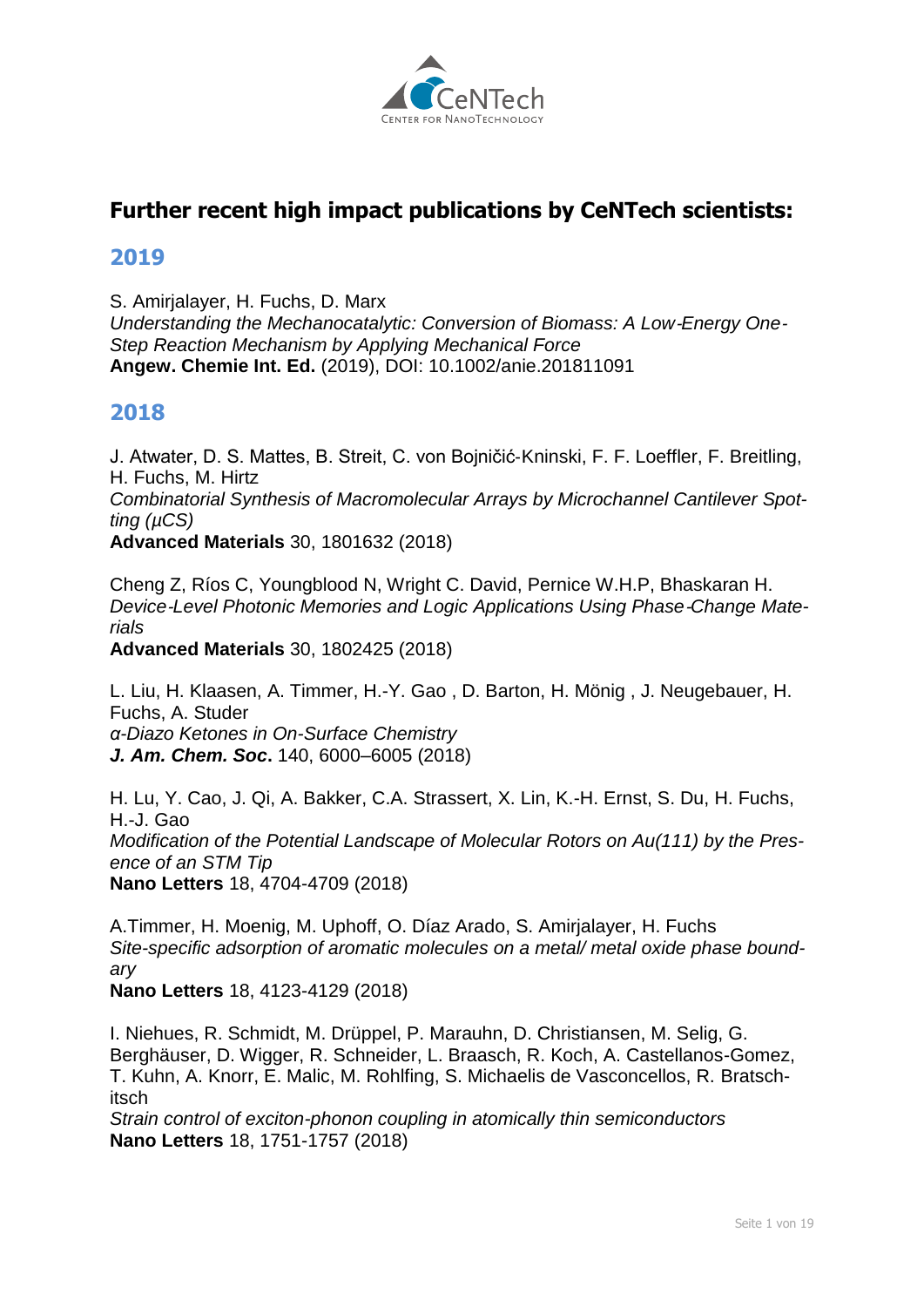

#### [S. Amirjalayer,](http://www.uni-muenster.de/Physik.PI/Fuchs/groupmembers/groupmembers.html#samir_01) A. Martinez-Cuezva, J. Berna, S. Woutersen, W. Buma *Photoinduced Pedalo-Type Motion in an Azodicarboxamide-Based Molecular Switch* **Angew. Chem. Int. Ed**. 57, 1792-1796 (2018) **Angew. Chem**. 130, 1810-1814 (2018)

S. Wilde, D. Ma, T. Koch, [A. Bakker,](http://www.uni-muenster.de/Physik.PI/Fuchs/groupmembers/groupmembers.html#abakk_01) D. Gonzalez-Abradelo, [L. Stegemann,](http://www.uni-muenster.de/Physik.PI/Fuchs/former_groupmembers/former_groupmembers.html#l_steg02) C.G. Daniliuc, [H. Fuchs,](http://www.uni-muenster.de/Physik.PI/Fuchs/groupmembers/groupmembers.html#fuchsh) [H.Y. Gao](http://www.uni-muenster.de/Physik.PI/Fuchs/groupmembers/groupmembers.html#gaoh) , N.L. Doltsinis, L. Duan, C.A. Strassert *Toward Tunable Electroluminescent Devices by Correlating Function and Submolecular Structure in 3D Crystals, 2D-Confined Monolayers, and Dimers* **ACS Applied Material Interfaces** 10, 22460-22473 (2018)

[J.H. Kim,](http://www.uni-muenster.de/Physik.PI/Fuchs/former_groupmembers/former_groupmembers.html#Kimjoo) [K. Riehemann,](http://www.uni-muenster.de/Physik.PI/Fuchs/groupmembers/groupmembers.html#riehema) [H. Fuchs](http://www.uni-muenster.de/Physik.PI/Fuchs/groupmembers/groupmembers.html#fuchsh) *Force Spectroscopy on a Cell Drum: AFM Measurements on the Basolateral Side of Cells via Inverted Cell Cultures* **ACS Applied Material Interfaces** 10, 12485–12490 (2018)

Ritter R, Gruhler N, Dobbertin H, Kübler H, Scheel S, Pernice W, Pfau T, Löw R *[Coupling Thermal Atomic Vapor to Slot Waveguides](https://www.uni-muenster.de/forschungaz/publication/139830?lang=en)* **Physical Review X** 2018, No. 8: 021032

Arora, T. Deilmann, P. Marauhn, M. Drüppel, R. Schneider, M. R. Molas, D. Vaclavkova, S. Michaelis de Vasconcellos, M. Rohlfing, M. Potemski, R. Bratschitsch *Valley-contrasting optics of interlayer excitons in Mo- and W-based bulk transition metal dichalcogenides* **Nanoscale** [2018, accepted](http://dx.doi.org/10.1039/C8NR03764G)

E. Hossain, A. A. Rahman, R. Bapat, J. B. Parmar, A. P. Shah, A. Arora, R. Bratschitsch, A. Bhattacharya *Facile synthesis of WS<sup>2</sup> nanotubes by sulfurization of tungsten thin films: formation mechanism, structural and optical properties* **Nanoscale** [2018, accepted](http://dx.doi.org/10.1039/C8NR03764G)

# **2017**

Tonndorf, O. Del Pozo Zamudio, N. Gruhler, J. Kern, R. Schmidt, A. I. Dmitriev, A. P. Bakhtinov, A. I. Tartakovskii, W. HP Pernice, S. Michaelis de Vasconcellos, R. **Bratschitsch** *[On-chip waveguide coupling of a layered semiconductor single-photon source.](https://www.uni-muenster.de/forschungaz/publication/141671?lang=en)* **Nano Letter**s *17,* 5446-5451 (2017)

A. Arora, J. Noky, M. Drüppel, B. Jariwala, T. Deilmann, R. Schneider, R. Schmidt, O. Del Pozo Zamudio, T. Stiehm, A. Bhattacharya, P. Krüger, S. Michaelis de Vasconcellos, M. Rohlfing and R. Bratschitsch

*Highly anisotropic in-plane excitons in atomically thin and bulk-like 1T'-ReSe<sup>2</sup>* **[Nano Letters](http://pubs.acs.org/doi/abs/10.1021/acs.nanolett.7b00765)** 17, 3202 (2017)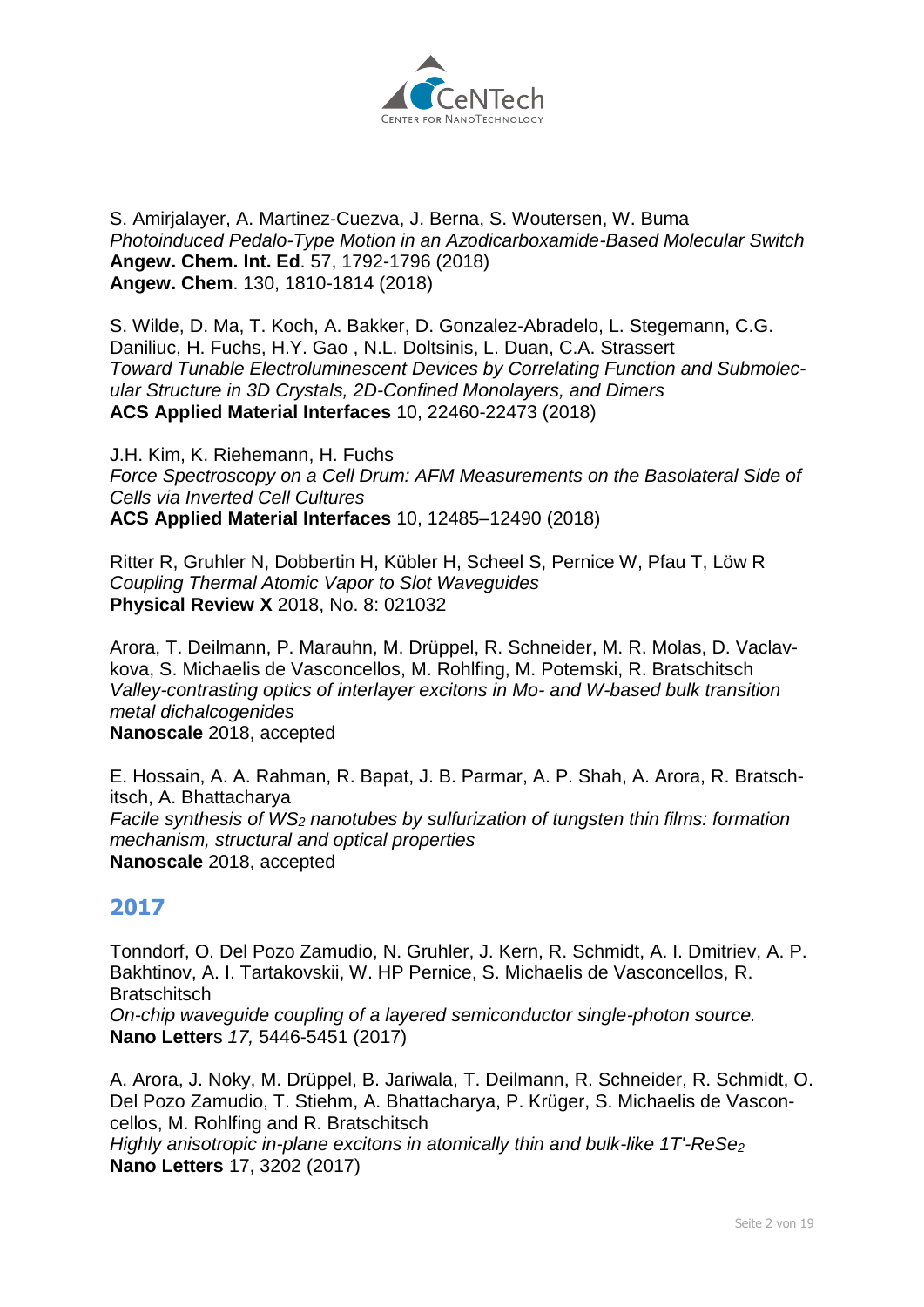

D. Christiansen, M. Selig, G. Berghäuser, R. Schmidt, I. Niehues, R. Schneider, A. Arora, S. Michaelis de Vasconcellos, R. Bratschitsch, E. Malic, A. Knorr *Phonon sidebands in monolayer transition metal dichalcogenides* **[Phys. Rev. Lett.](https://journals.aps.org/prl/accepted/eb079Y96N651d45fc7c33257350a16a9f098a5600)** 119, 187402 (2017)

Sinha, N.; Stegemann, L.; Tan, T. T. Y.; Doltsinis, N. L.; Strassert, C. A.; Hahn, F. E. *Einschaltbare Fluoreszenz in Tetra-NHC-Liganden durch Versteifung bei der Komplexbildung: eine Alternative zu aggregationsinduzierter Emission.* **Angewandte Chemie** International Edition 2017*,* 56*, 2785* **Angewandte Chemie***,* 129*, 2829*

Gugula, K.; Entrup, M.; Stegemann, L.; Seidel, S.; Pöttgen, R.; Strassert, C. A.; Bredol, M. *Solid Solution Quantum Dots with Tunable Dual or Ultrabroadband Emission for LEDs.* **ACS Applied Materials Interfaces** 9*, 521 (2017)*

[A. Motealleh,](http://www.uni-muenster.de/Physik.PI/Fuchs/groupmembers/groupmembers.html#motealle) [N. S. Kehr](http://www.uni-muenster.de/Physik.PI/Fuchs/groupmembers/groupmembers.html#seda)

*Janus Nanocomposite hydrogels for chirality-dependent chell adhesion and migration* **ACS Applied Materials Interfaces** 9, 33674-33682 (2017)

U. Bog, A. d. l. Santos Pereira, S. L. Mueller, S. Havenridge, V. Parrillo, M. Bruns, A. E. Holmes, C. Rodriguez-Emmenegger, [H. Fuchs,](http://www.uni-muenster.de/Physik.PI/Fuchs/groupmembers/groupmembers.html#fuchsh) [M. Hirtz](http://www.uni-muenster.de/Physik.PI/Fuchs/former_groupmembers/former_groupmembers.html#hirtz) *Clickable Antifouling Polymer Brushes for Polymer Pen Lithography* **ACS Applied Material Interfaces** 9, 12109−12117 (2017)

[H.-Y. Gao,](http://www.uni-muenster.de/Physik.PI/Fuchs/groupmembers/groupmembers.html#gaoh) P. A. Held, [S. Amirjalayer,](http://www.uni-muenster.de/Physik.PI/Fuchs/groupmembers/groupmembers.html#samir_01) [L. Liu,](http://www.uni-muenster.de/Physik.PI/Fuchs/groupmembers/groupmembers.html#liul) [A. Timmer,](http://www.uni-muenster.de/Physik.PI/Fuchs/groupmembers/groupmembers.html#a_timm01) B. Schirmer, [O. Díaz Arado,](http://www.uni-muenster.de/Physik.PI/Fuchs/former_groupmembers/former_groupmembers.html#arado) [H. Mönig,](http://www.uni-muenster.de/Physik.PI/Fuchs/groupmembers/groupmembers.html#hmoen_01) C. Mück-Lichtenfeld, J. Neugebauer, A. Studer, [H. Fuchs](http://www.uni-muenster.de/Physik.PI/Fuchs/groupmembers/groupmembers.html#fuchsh) *Intermolecular On-Surface σ-Bond Metathesis* **J. Am. Chem. Soc.** 139 (20), 7012–7019 (2017)

H. Kong, S. Yang, [H.-Y. Gao,](http://www.uni-muenster.de/Physik.PI/Fuchs/groupmembers/groupmembers.html#gaoh) [A. Timmer,](http://www.uni-muenster.de/Physik.PI/Fuchs/groupmembers/groupmembers.html#a_timm01) J. P. Hill, [O. Díaz Arado,](http://www.uni-muenster.de/Physik.PI/Fuchs/former_groupmembers/former_groupmembers.html#arado) [H. Mönig,](http://www.uni-muenster.de/Physik.PI/Fuchs/groupmembers/groupmembers.html#hmoen_01) X. Huang, Q. Tang, Q. Ji, W. Liu, [H. Fuchs](http://www.uni-muenster.de/Physik.PI/Fuchs/groupmembers/groupmembers.html#fuchsh) *Substrate Mediated C-C and C-H Coupling after Dehalogenation* **J. Am. Chem. Soc.** 139, 3669–3675 (2017)

[D. Ji,](http://www.uni-muenster.de/Physik.PI/Fuchs/groupmembers/groupmembers.html#ji) X. Xu, L. Jiang, [S. Amirjalayer,](http://www.uni-muenster.de/Physik.PI/Fuchs/groupmembers/groupmembers.html#samir_01) L. Jiang, Y. Zhen, Y. Zou, Y. Yao, H. Dong, J. Yu, [H. Fuchs,](http://www.uni-muenster.de/Physik.PI/Fuchs/groupmembers/groupmembers.html#fuchsh) W. Hu *Surface polarity and self-structured nanogrooves collaborative oriented molecular packing for high crystallinity towards efficient charge transport* **J. Am. Chem. Soc.** 139, 2734–2740 (2017)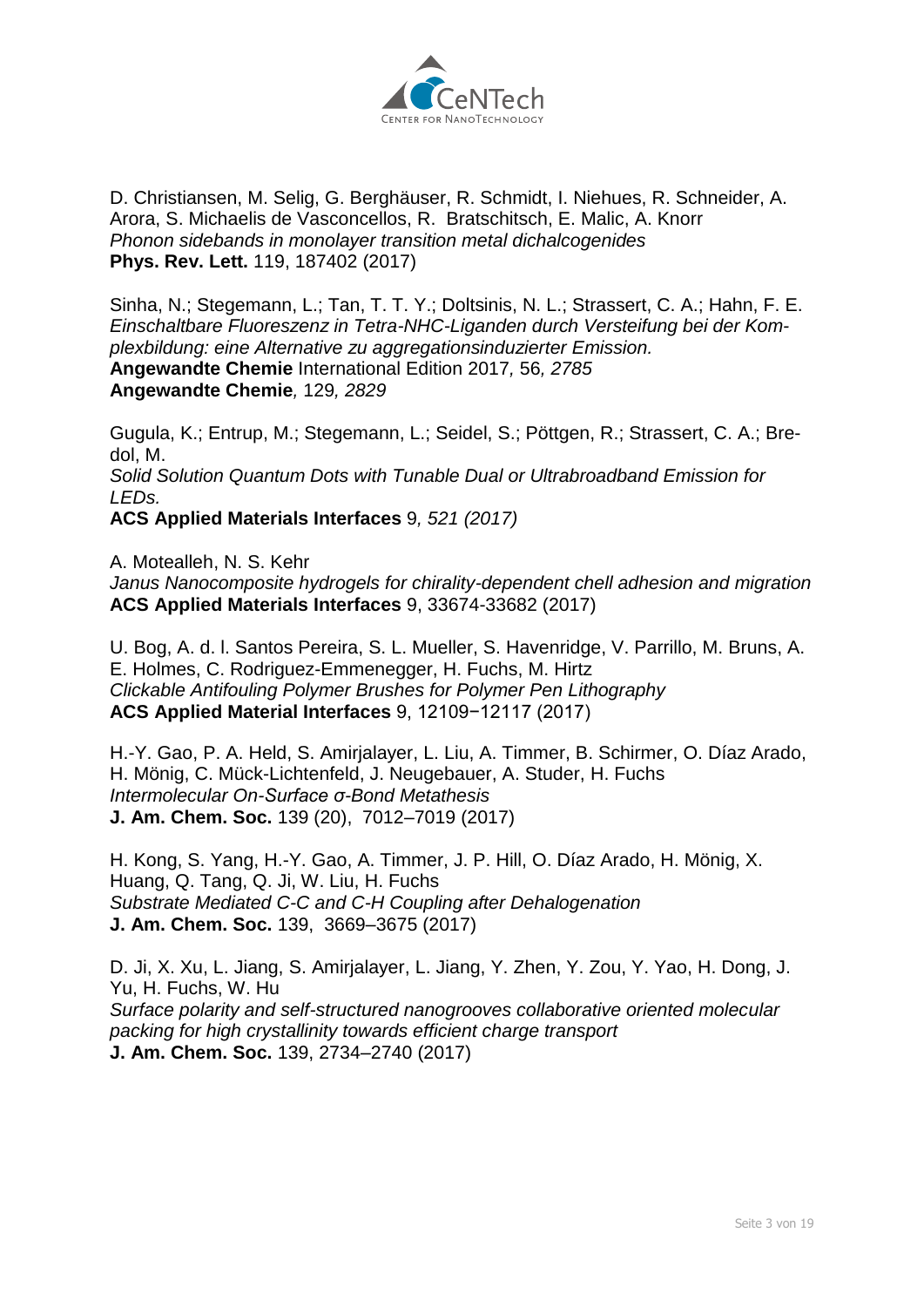

#### **2016**

J. Kern, I. Niehues, P. Tonndorf, R. Schmidt, D. Wigger, R. Schneider, T. Stiehm, S. Michaelis de Vasconcellos, D. E. Reiter, T. Kuhn and R. Bratschitsch *Nanoscale positioning of single-photon emitters in atomically thin WSe<sup>2</sup>* **[Advanced Materials](http://onlinelibrary.wiley.com/doi/10.1002/adma.201600560/abstract)** 28, 7101 (2016).

Galstyan, A.; Kauscher, U.; Block, D.; Ravoo, B. J.; Strassert, C. A. *Silicon(IV) Phthalocyanine-Decorated Cyclodextrin Vesicles as a Self-Assembled Phototherapeutic Agent against MRSA.*  **ACS Applied Materials nterfaces** 8, 12631 (2016)

[N. S. Kehr,](http://www.uni-muenster.de/Physik.PI/Fuchs/groupmembers/groupmembers.html#seda) [A. Motealleh,](http://www.uni-muenster.de/Physik.PI/Fuchs/groupmembers/groupmembers.html#motealle) A. Schäfer *Cell Growth on ("Janus") Density Gradients of Bifunctional Zeolite L Crystals* **ACS Applied Material Interfaces** 8, 35081–35090 (2016)

[M. Hirtz,](http://www.uni-muenster.de/Physik.PI/Fuchs/former_groupmembers/former_groupmembers.html#hirtz) S. Varey, [H. Fuchs,](http://www.uni-muenster.de/Physik.PI/Fuchs/groupmembers/groupmembers.html#fuchsh) A. Vijayaraghavan *Attoliter Chemistry for Nanoscale Functionalization of Graphene* **ACS Applied Material Interfaces** 8, 33371-33376 (2016)

Barroso Peña, A.; Grüner, M. C.; Forbes, T.; Denz, C.; Strassert, C. A. *Spatiotemporally Resolved Tracking of Bacterial Responses to ROS-Mediated Damage at the Single-Cell Level with Quantitative Functional Microscopy ACS Applied Materials Interfaces 8, 15046 (2016)*

[H. Mönig,](http://www.uni-muenster.de/Physik.PI/Fuchs/groupmembers/groupmembers.html#hmoen_01) D. R. Hermoso, [O. Díaz Arado,](http://www.uni-muenster.de/Physik.PI/Fuchs/former_groupmembers/former_groupmembers.html#arado) M. Todorović, [A. Timmer,](http://www.uni-muenster.de/Physik.PI/Fuchs/groupmembers/groupmembers.html#a_timm01) S. Schüer [G.](https://www.uni-muenster.de/Physik.PI/Fuchs/former_groupmembers/former_groupmembers.html#g_lang02)  [Langewisch,](https://www.uni-muenster.de/Physik.PI/Fuchs/former_groupmembers/former_groupmembers.html#g_lang02) R. Pérez, [H. Fuchs](https://www.uni-muenster.de/Physik.PI/Fuchs/groupmembers/groupmembers.html#fuchsh) *Submolecular imaging by noncontact atomic force microscopy with an oxygen atom rigidly connected to a metallic probe* **ACS Nano** 10, 1201-1209 (2016)

G. Plechinger, P. Nagler, A. Arora, A. Granados del Aguila, M. V. Ballotin, T. Frank, P. Steinleitner, M. Gmitra, J. Fabian, P. C. M. Christianen, R. Bratschitsch, C. Schüller, T. Korn *[Excitonic valley effects in monolayer WS](http://pubs.acs.org/doi/abs/10.1021/acs.nanolett.6b04171)<sup>2</sup> under high magnetic fields* **[Nano Letters](http://pubs.acs.org/doi/abs/10.1021/acs.nanolett.6b04171)** 16, 7899 (2016)

A. Arora, R. Schmidt, R. Schneider, M. Molas, I. Breslavetz, M. Potemski, R. Bratschitsch *Valley Zeeman splitting and valley polarization of neutral and charged excitons in monolayer MoTe<sup>2</sup> at high magnetic fields* **[Nano Letters](http://pubs.acs.org/doi/abs/10.1021/acs.nanolett.6b00748)** 16, 3624 (2016)

R. Schmidt, G. Berghäuser, R. Schneider, M. Selig, P. Tonndorf, E. Malic, A. Knorr, S. Michaelis de Vasconcellos, R. Bratschitsch *Ultrafast Coulomb-induced intervalley coupling in atomically thin WS<sup>2</sup>* **[Nano Letters](http://pubs.acs.org/doi/abs/10.1021/acs.nanolett.5b04733)** 16, 2945 (2016)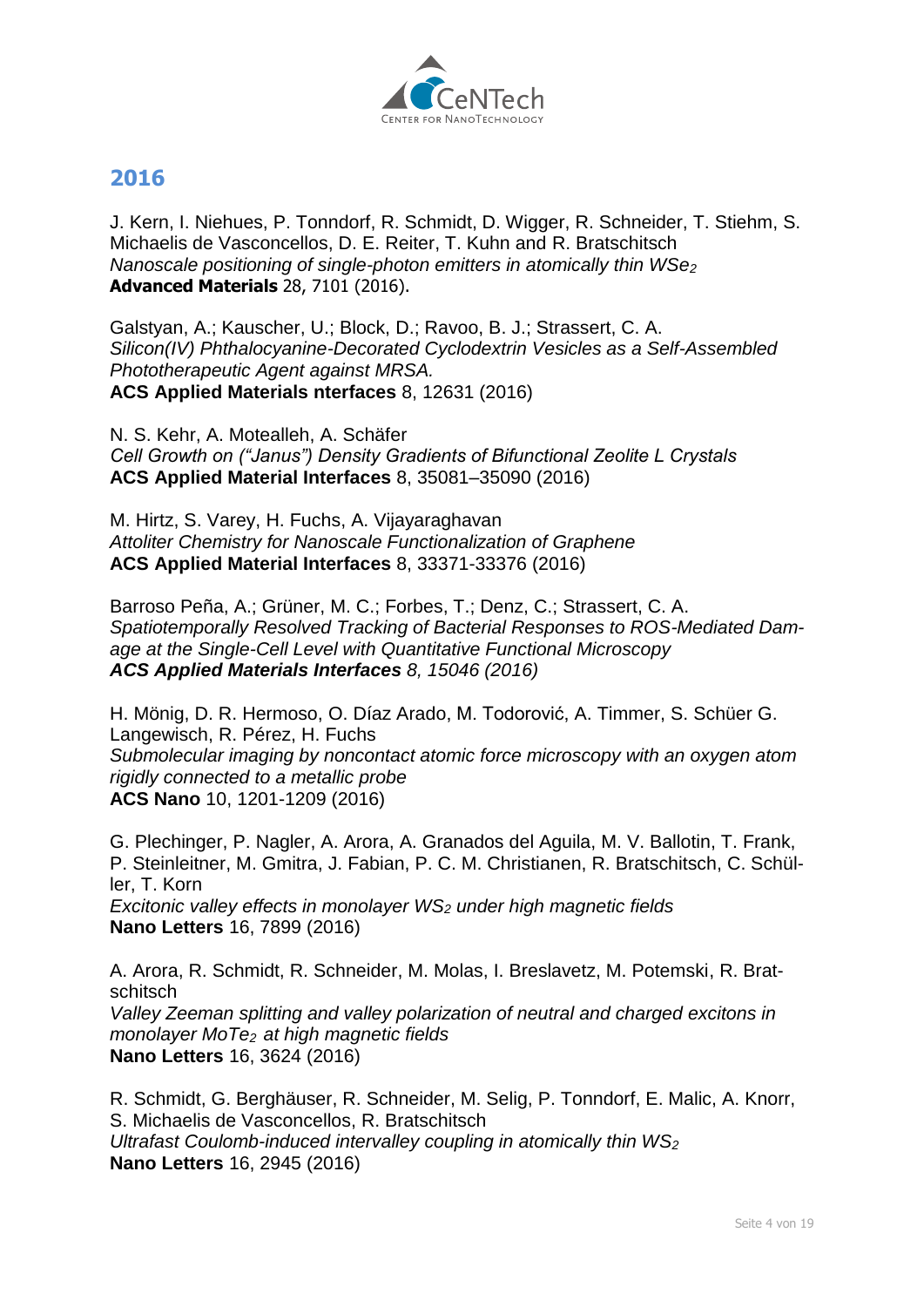

J. O. Island, A. Kuc, E. H. Diependaal, R. Bratschitsch, H. S. J. van der Zant, Th. Heine, A. Castellanos-Gomez *Precise and reversible band gap tuning in single-layer MoSe<sup>2</sup> by uniaxial strain* **[Nanoscale](http://dx.doi.org/10.1039/C5NR08219F)** 8, 2589 (2016)

[M. Hirtz,](http://www.uni-muenster.de/Physik.PI/Fuchs/former_groupmembers/former_groupmembers.html#hirtz) A. Oikonomou, N.Clark, Y.-J. Kim, [H. Fuchs,](http://www.uni-muenster.de/Physik.PI/Fuchs/groupmembers/groupmembers.html#fuchsh) A. Vijayaraghavan *Self-limiting Multiplexed Assembly of Lipid Membranes on Large-area Graphene Sensor Arrays* **Nanoscale** 8, 15147-15151 (2016)

P. A. Held, [H.-Y. Gao,](http://www.uni-muenster.de/Physik.PI/Fuchs/groupmembers/groupmembers.html#gaoh) [L. Liu,](http://www.uni-muenster.de/Physik.PI/Fuchs/groupmembers/groupmembers.html#liul) C. Mück-Lichtenfeld, [A. Timmer,](http://www.uni-muenster.de/Physik.PI/Fuchs/groupmembers/groupmembers.html#a_timm01) [H. Mönig](http://www.uni-muenster.de/Physik.PI/Fuchs/groupmembers/groupmembers.html#hmoen_01), D. Barton, J. Neugebauer, [H. Fuchs](http://www.uni-muenster.de/Physik.PI/Fuchs/groupmembers/groupmembers.html#fuchsh), A. Studer *On-Surface Domino Reactions: Glaser Coupling and Dehydrogenative Coupling of a Biscarboxylic Acid To Form Polymeric Bisacylperoxides* **Angewandte Chemie Int. Ed**. 55, 9777–9782 (2016)

P. A. Held, [H.-Y. Gao,](http://www.uni-muenster.de/Physik.PI/Fuchs/groupmembers/groupmembers.html#gaoh) [L. Liu,](http://www.uni-muenster.de/Physik.PI/Fuchs/groupmembers/groupmembers.html#liul) C. Mück-Lichtenfeld, [A. Timmer,](http://www.uni-muenster.de/Physik.PI/Fuchs/groupmembers/groupmembers.html#a_timm01) [H. Mönig](http://www.uni-muenster.de/Physik.PI/Fuchs/groupmembers/groupmembers.html#hmoen_01), D. Barton, J. Neugebauer, [H. Fuchs](http://www.uni-muenster.de/Physik.PI/Fuchs/groupmembers/groupmembers.html#fuchsh), A. Studer *Oberflächen-Dominoreaktion: Glaser-Kupplung und dehydrierende Kupplung von Dicarbonsäuren unter Bildung eines polymeren Bisacylperoxids* **Angewandte Chemie** 128, 9929–9934 (2016)

[P. S. Popp](http://www.uni-muenster.de/Physik.PI/Fuchs/former_groupmembers/former_groupmembers.html#p_popp03), [J. F. Herrmann](http://www.uni-muenster.de/Physik.PI/Fuchs/groupmembers/groupmembers.html#j_herr01), E.-C. Fritz, B. J. Ravoo, [C. Höppener](http://www.uni-muenster.de/Physik.PI/Fuchs/former_groupmembers/former_groupmembers.html#choep_01) *Impact of the Nanoscale Gap Morphology on the Plasmon Coupling in Asymmetric Nanoparticle Dimer Antennas*  **small** 12, 1667–1675 (2016)

#### **2015**

C. Riethmuller, M. A. McAleer, S. A. Koppes, R. Abdayem, J. Franz, M. Haftek, L. E. Campbell, S. F: MacCallum, W. H. McLean, A. D. Irvine, S. Kezic. Filaggrin breakdown products determine corneocyte conformation in patients with atopic dermatitis.

**J Allergy Clin Immunol.** 2015 Jun 11. pii: S0091-6749(15)00649-1. doi: 10.1016/j.jaci.2015.04.042. [Epub ahead of print] PubMed PMID: 26071937.

Harry Mönig, Diego R. Hermoso, Oscar Díaz Arado, Milica Todorovíc, Alexander Timmer, Simon Schüler, Gernot Langewisch, Rubén Pérez, and Harald Fuchs Submolecular Imaging by Noncontact Atomic Force Microscopy with an Oxygen Atom Rigidly Connected to a Metallic Probe **ACS Nano,** DOI: 10.1021/acsnano.5b06513

F. S. Ielasi, [M. Hirtz,](file://///SRV1-TF-MS/Physik.PI/Fuchs/former_groupmembers/former_groupmembers.html) Sekula-Neuner, [T. Laue,](file://///SRV1-TF-MS/Physik.PI/Fuchs/former_groupmembers/former_groupmembers.html) [H. Fuchs,](file://///SRV1-TF-MS/Physik.PI/Fuchs/groupmembers/groupmembers.html) R. G. Willaert Dip-pen nanolithography-assisted protein crystallization **J. Am. Chem. Soc.** 137, 154-157 (2015)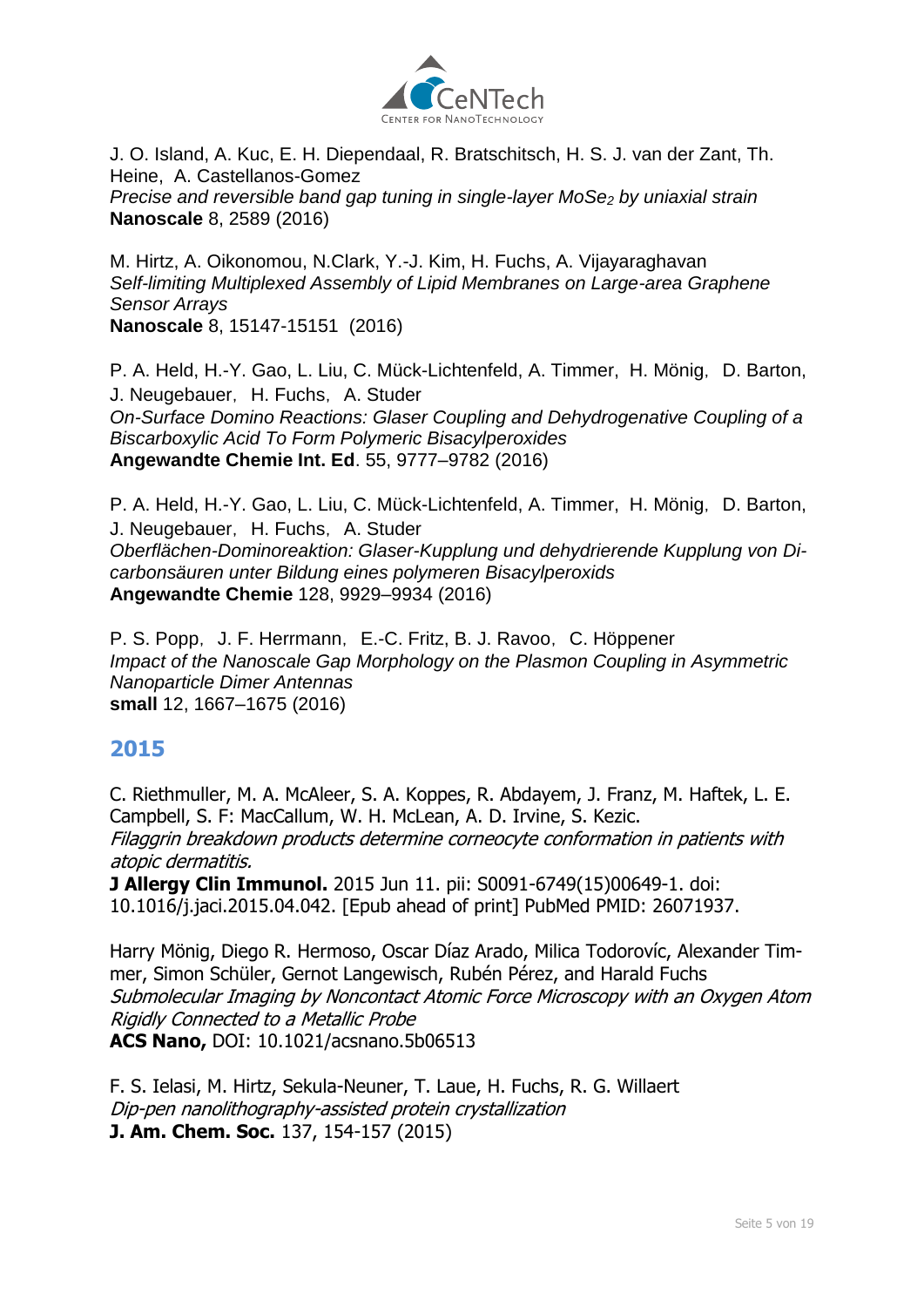

[D. Ji,](http://www.uni-muenster.de/Physik.PI/Fuchs/groupmembers/groupmembers.html) Y. Wang, [L. F. Chi, H. Fuchs](http://www.uni-muenster.de/Physik.PI/Fuchs/groupmembers/groupmembers.html) Enhanced Charge Injection Through Nanostructured Electrodes for Organic Field Effect Transistors **Adv. Funct. Mater.** , 5pp (2015)

Kim, J. H.; Gensch, T.; Z., Dongbing; Stegemann, L.; Strassert, C. A.; Glorius, F; Rh(III)-Catalyzed C–H Activation with Pyridotriazoles: Direct Access to Fluorophores for Metal Ion Detection.

**Angewandte Chemie** International Edition 2015

Z., Dongbing; Kim, J. H.; Stegemann, L.; Strassert, C. A.; Glorius, F.; Co(III)-Catalyzed Directed C−H Coupling with Diazo Compounds: Straightforward Access toward Novel Extended π-Systems. **Angewandte Chemie** International Edition 2015, DOI: 10.1002/anie.201411994

Sanning, J.; Ewen, P.; Stegemann, L.; Schmidt, J.; Daniliuc, C. G.; Koch, T.; Doltsinis, N. L.; Wegner, D.; Strassert, C. A; Scanning-Tunneling-Spectroscopy-Directed Design of Tailored Deep-Blue Emitters. **Angewandte Chemie** International Edition 2015, 54, 786

# **2014**

[M. Feldmann, D. Dietzel,](file:///C:/Physik.PI/Fuchs/former_groupmembers/former_groupmembers.html) [H. Fuchs,](file:///C:/Physik.PI/Fuchs/groupmembers/groupmembers.html) [A. Schirmeisen](file:///C:/Physik.PI/Fuchs/former_groupmembers/former_groupmembers.html) Influence of contact aging on nanoparticle friction kinetics **Physical Review Letters** 112, 155503-(5pp) (2014)

Bünz, J., Brink, T., Tsuchija, K., Meng, F., Wilde, G., Albe, K. Low temperature heat capacity of a severely deformed metallic glass **Physical Review Letters** 112 (2014) 135501

Mitrofanov, Y.P., Peterlechner, M., Divinski, S.V., Wilde, G. Impact of Plastic Deformation and ShearBand Formation on the Boson Heat Capacity Peak of Metallic Glass **Physical Review Letters** 112 (2014) 135901

Zastrau, U., P. Sperling, M. Harmand, A. Becker, T. Bornath, R. Bredow,S. Dziarzhytski, T. Fennel, L.B. Fletcher, E. Förster, S. Göde, G. Gregori,V. Hilbert, D. Hochhaus, B. Holst, T. Laarmann, H.J. Lee, T. Ma, J.P. Mithen, R. Mitzner, C.D. Murphy, M. Nakatsutsumi, P. Neumayer, A. Przystawik, S. Roling, M. Schulz, B. Siemer, S. Skruszewicz, J. Tiggesbäumker, S. Toleikis, T. Tschentscher, T. White, M. Wöstmann, H. Zacharias, T. Döppner, S.H. Glenzer, R. Redmer; Resolving ultrafast heating of dense cryogenic hydrogen **Physical Revue Letters** 112, 105002 (2014)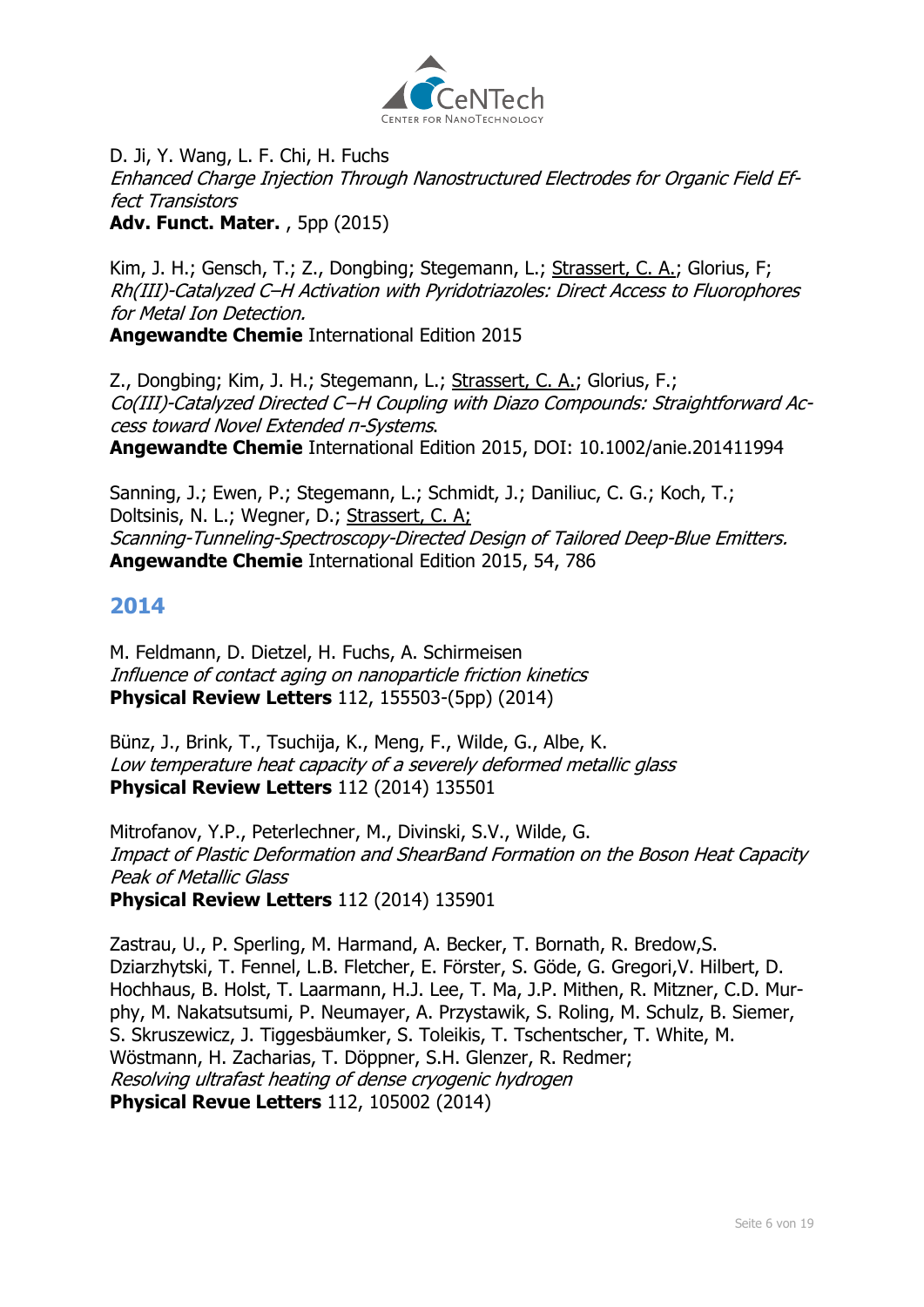

L. Jiang, X. Chen, N. Lu, [L. F. Chi](file://///SRV1-TF-MS/Physik.PI/Fuchs/groupmembers/groupmembers.html) Spatially confined assembly of nanoparticles **Acc. Chem. Res.** 47, 3009–3017 (2014)

[H.-Y. Gao,](file:///C:/Physik.PI/Fuchs/groupmembers/groupmembers.html) P. A. Held, [M. Knor,](file:///C:/Physik.PI/Fuchs/groupmembers/groupmembers.html) C. Mück-Lichtenfeld, J. Neugebauer, A. Studer, [H.](file:///C:/Physik.PI/Fuchs/groupmembers/groupmembers.html)  [Fuchs](file:///C:/Physik.PI/Fuchs/groupmembers/groupmembers.html) Decarboxylative polymerization of 2,6-naphthalenedicarboxylic acid at surfaces **J. Am. Chem. Soc.** 136, 9658–9663 (2014)

J. Y. Huang, Y. K. Lai, F. Pan, L. Yang, H. Wang, K. Q. Zhang, [H. Fuchs, L. F. Chi](file://///SRV1-TF-MS/Physik.PI/Fuchs/groupmembers/groupmembers.html) Multifunctional superamphiphobic TiO 2 nanostructure surfaces with facile wettability and adhesion engineering

**Small** 10, 4865–4873 (2014)

U. Bog, [F. Brinkmann,,](file://///SRV1-TF-MS/Physik.PI/Fuchs/former_groupmembers/former_groupmembers.html) H. Kalt, C. Koos, T. Mappes, [M. Hirtz](file://///SRV1-TF-MS/Physik.PI/Fuchs/former_groupmembers/former_groupmembers.html)[,H. Fuchs,](file://///SRV1-TF-MS/Physik.PI/Fuchs/groupmembers/groupmembers.html) S. Köber Large-scale parallel surface functionalization of goblet-type whispering gallery mode microcavity arrays for biosensing applications **Small** 10, 3863–3868 (2014)

H. Wang, [W. Wang,](file://///SRV1-TF-MS/Physik.PI/Fuchs/groupmembers/groupmembers.html) [L. Li, M. Hirtz,](file://///SRV1-TF-MS/Physik.PI/Fuchs/former_groupmembers/former_groupmembers.html) C. G. Wang, Y. Wang, Z. Xie, [H. Fuchs,](file://///SRV1-TF-MS/Physik.PI/Fuchs/groupmembers/groupmembers.html) [L. F. Chi](file://///SRV1-TF-MS/Physik.PI/Fuchs/groupmembers/groupmembers.html) Tunable organic hetero-patterns via molecule diffusion control **Small** 10, 3045–3049 (2014)

H. Wang, [W. Wang,](file://///SRV1-TF-MS/Physik.PI/Fuchs/groupmembers/groupmembers.html) [L. Li,](file://///SRV1-TF-MS/Physik.PI/Fuchs/former_groupmembers/former_groupmembers.html) [J. Zhu,](file://///SRV1-TF-MS/Physik.PI/Fuchs/groupmembers/groupmembers.html) W. Wang, D. Zhang, Z. Xie, [H. Fuchs,](file://///SRV1-TF-MS/Physik.PI/Fuchs/groupmembers/groupmembers.html) Y. Lei, [L. F.](file://///SRV1-TF-MS/Physik.PI/Fuchs/groupmembers/groupmembers.html)  [Chi](file://///SRV1-TF-MS/Physik.PI/Fuchs/groupmembers/groupmembers.html) Surface microfluidic patterning and transporting organic small molecules **Small** 10, 2549-2552 (2014)

X. Zhang, [J. Zhu,](file://///SRV1-TF-MS/Physik.PI/Fuchs/groupmembers/groupmembers.html) X. Huang, Q. Qian, Y. He, [L. F. Chi,](file://///SRV1-TF-MS/Physik.PI/Fuchs/groupmembers/groupmembers.html) Y. Wang Controllable and facile fabrication of gold nanostructures for selective metal-assisted etching of silicon **Small** 10, 2451–2458 (2014)

E. Oppong, P. N. Hedde, S. Sekula-Neuner, L. Yang, [F. Brinkmann,](file://///SRV1-TF-MS/Physik.PI/Fuchs/former_groupmembers/former_groupmembers.html) R. M. Dörlich, [M.](file://///SRV1-TF-MS/Physik.PI/Fuchs/former_groupmembers/former_groupmembers.html)  [Hirtz,](file://///SRV1-TF-MS/Physik.PI/Fuchs/former_groupmembers/former_groupmembers.html) [H. Fuchs,](file://///SRV1-TF-MS/Physik.PI/Fuchs/groupmembers/groupmembers.html) G. U. Nienhaus, A. C. B. Cato Localization and dynamics of glucocorticoid receptor at the plasma membrane of activated mast cells **Small** 10, 1991–1998 (2014)

[H. Zhang,](file:///C:/Physik.PI/Fuchs/former_groupmembers/former_groupmembers.html) [J.-H. Franke, D. Zhong,](file:///C:/Physik.PI/Fuchs/former_groupmembers/former_groupmembers.html) Y. Li, [A. Timmer,](file:///C:/Physik.PI/Fuchs/groupmembers/groupmembers.html) [O. Díaz Arado, H. Mönig,](file:///C:/Physik.PI/Fuchs/groupmembers/groupmembers.html) H. Wang, [L. F. Chi,](file:///C:/Physik.PI/Fuchs/groupmembers/groupmembers.html) Z. Wang, K. Müllen, [H. Fuchs](file:///C:/Physik.PI/Fuchs/groupmembers/groupmembers.html) Surface supported gold–organic hybrids: On-surface synthesis and surface directed orientation **Small** 10, 1361–1368 (2014)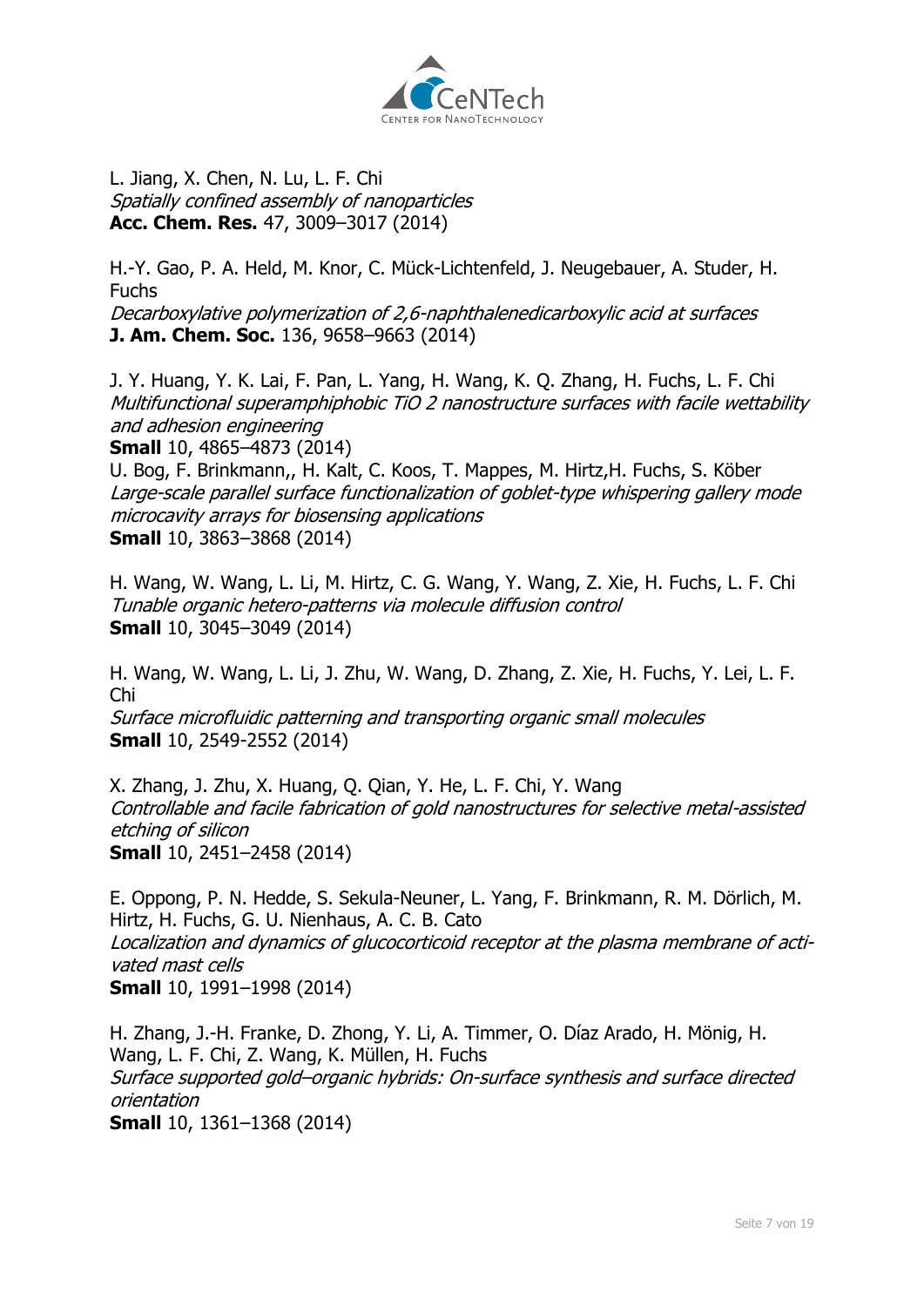

[D. Zhong,](file:///C:/Physik.PI/Fuchs/former_groupmembers/former_groupmembers.html) T. Blömker, C. Mück-Lichtenfeld, [H. Zhang,](file:///C:/Physik.PI/Fuchs/former_groupmembers/former_groupmembers.html) G. Kehr, G. Erker[,H. Fuchs,](file:///C:/Physik.PI/Fuchs/groupmembers/groupmembers.html) [L.](file:///C:/Physik.PI/Fuchs/groupmembers/groupmembers.html)  [F. Chi](file:///C:/Physik.PI/Fuchs/groupmembers/groupmembers.html)

Thymine and adenine tetrads formed on anisotropic metal surfaces **Small** 10, 265–270 (2014)

E. Oppong, P. N. Hedde, S. Sekula-Neuner, L. Yang, F. Brinkmann, R. M. Dörlich, M. Hirtz, H. Fuchs, G. U. Nienhaus, A. C. B. Cato Localization and dynamics of glucocorticoid receptor at the plasma membrane of activated mast cells **Small** 10, 1991–1998 (2014)

H. Wang, W. Wang, L. Li, M. Hirtz, C. G. Wang, Y. Wang, Z. Xie, H. Fuchs, L. F. Chi Tunable organic hetero-patterns via molecule diffusion control **Small**, 5pp (2014)

H. Zhang, J.-H. Franke, D. Zhong, Y. Li, A. Timmer, O. Díaz Arado,H. Mönig, H. Wang, L. F. Chi, Z. Wang, K. Müllen, H. Fuchs Surface supported gold–organic hybrids: On-surface synthesis and surface directed orientation **Small** 10, 1361–1368 (2014)

D. Zhong, T. Blömker, C. Mück-Lichtenfeld, H. Zhang, G. Kehr, G. Erker, H. Fuchs, L. F. Chi; Thymine and adenine tetrads formed on anisotropic metal surfaces **Small** 10, 265–270 (2014)

# **2013**

Y. Hua, A. Woehler, M. Kahms, V. Haucke, E. Neher E, J. Klingauf Blocking endocytosis enhances short-term synaptic depression under conditions of normal availability of vesicles **Neuron** 80, 343-349 (2013)

L. Li, P. Gao, M. Baumgarten, K. Müllen, N. Lu, H. Fuchs, L. F. Chi High performance field-effect ammonia sensors based on a structured ultrathin organic semiconductor film **Adv. Mater.** 25, 3419–3425 (2013)

W. Wang, C. Du, L. Li, H. Wang, C. Wang, Y. Wang, H. Fuchs, L. F. Chi Addressable organic structure by anisotropic wetting **Adv. Mater.** 25, 2018-2023 (2013)

Y. Lai, F. Pan, C. Xu, H. Fuchs, L. F. Chi In situ surface-modification-induced superhydrophobic patterns with reversible wettability and adhesion **Adv. Mater.** 25, 1682-1686 (2013)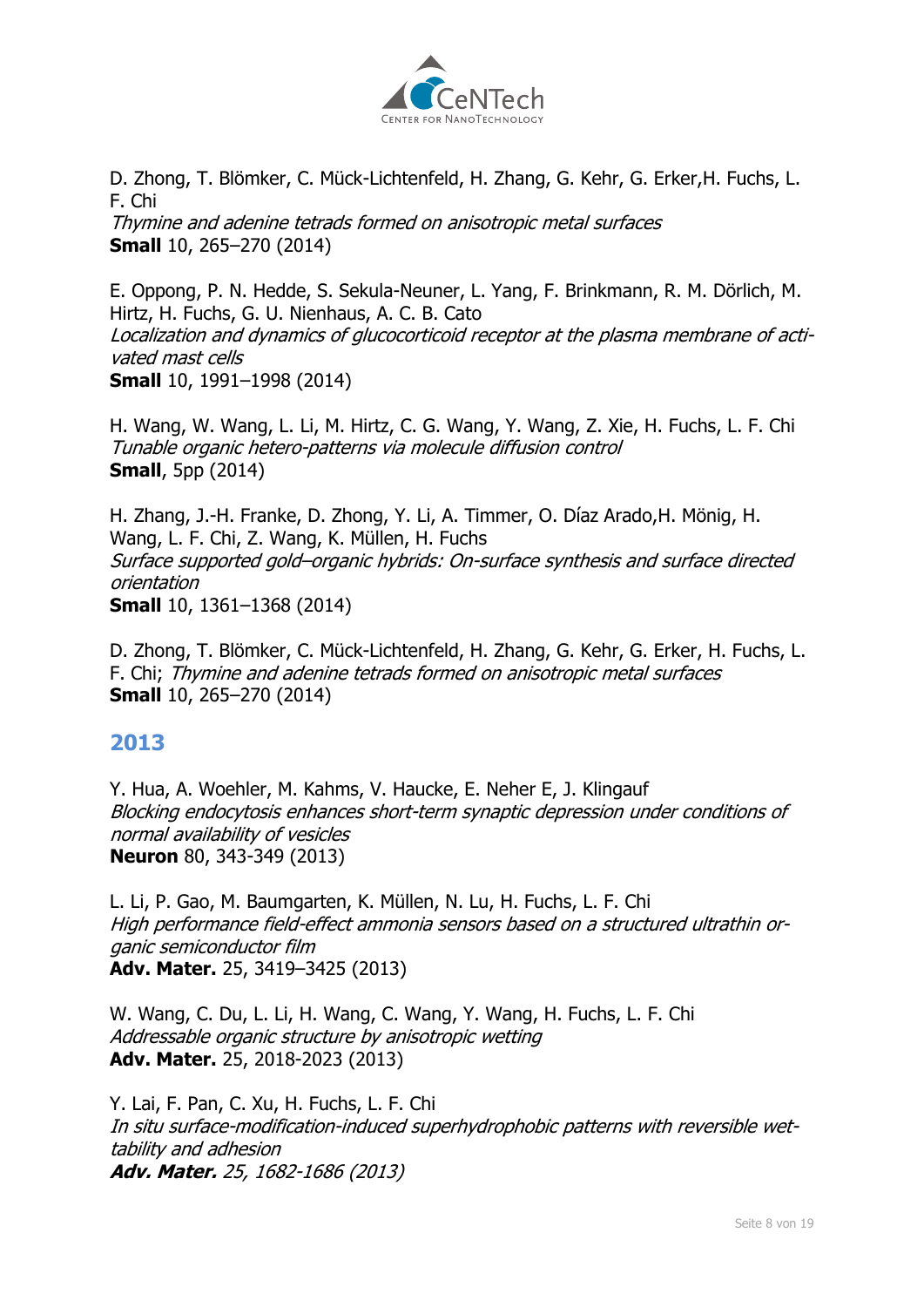

Cristina Cebrián, Matteo Mauro, Dimitrios Kourkoulos, Pierluigi Mercandelli, Dirk Hertel, Klaus Meerholz, Cristian A. Strassert and Luisa De Cola Luminescent Neutral Platinum Complexes Bearing an Asymmetric N^N^N Ligand for High-Performance Solution-Processed OLEDs **Advanced Materials**, Special Issue: Gated Systems for Multifunctional Optoelectronic Devices, Volume 25, Issue 3, pages 437–442, January 18, 2013

L. Li, P. Gao, W. Wang, K. Müllen, H. Fuchs, L. F. Chi Growth of ultrathin organic semiconductor microstripes with thickness control in the monolayer precision

**Angew. Chem. Int. Ed.** 52, 12530–12535 (2013) **Angew. Chem**. 125, 12762–12767 (2013)

H.-Y. Gao, H. Wagner, D. Zhong, J.-H. Franke, A. Studer, H. Fuchs Glaser coupling at metal surfaces **Angew. Chem. Int. Ed.** 52, 4024-4028 (2013) **Angew. Chem**. 125, 4116-4120 (2013)

D. Wegner, R. Yamachika, X. Zhang, Y. Wang, M. F. Crommie, and N. Lorente Adsorption site determination of a molecular monolayer via inelastic tunneling **Nano Letters** 13, 2346 (2013)

H. Mönig, M. Todorovic, M. Z. Baykara, T. C. Schwendemann, L. Rodrigo,E. I. Altman, R. Perez, U. D. Schwarz Understanding scanning tunneling microscopy contrast mechanisms on metal oxides: A case study **ACS Nano** 7, 10233–10244 (2013)

O. Díaz Arado, H. Mönig, H. Wagner, J.-H. Franke, G. Langewisch, P. Held, A. Studer, H. Fuchs On-surface azide-alkyne cycloaddition on Au (111) **ACS Nano** 7, 8509–8515 (2013)

D. Mishra, T.Z. Markus, R. Naaman, M. Kettner, B. Göhler, H. Zacharias, N. Friedman, M. Sheves, C. Fontanesi Spin-dependent electron transmission through bacteriorhodopsin embedded in purple membrane **Proc. Nat. Acad. Sci.** 110,14872 (2013)

P. R. Ewen, J. Sanning, N. L. Doltsinis, M. Mauro, C. A. Strassert, and D. Wegner Unraveling Orbital Hybridization of Triplet Emitters at the Metal-Organic Interface **Physical Review Letters** 111, 267401 (2013)

D. Dietzel, M. Feldmann, U. D. Schwarz, H. Fuchs, A. Schirmeisen Scaling laws of structural lubricity **Phys. Rev. Lett.** 111, 235502-(5pp) (2013)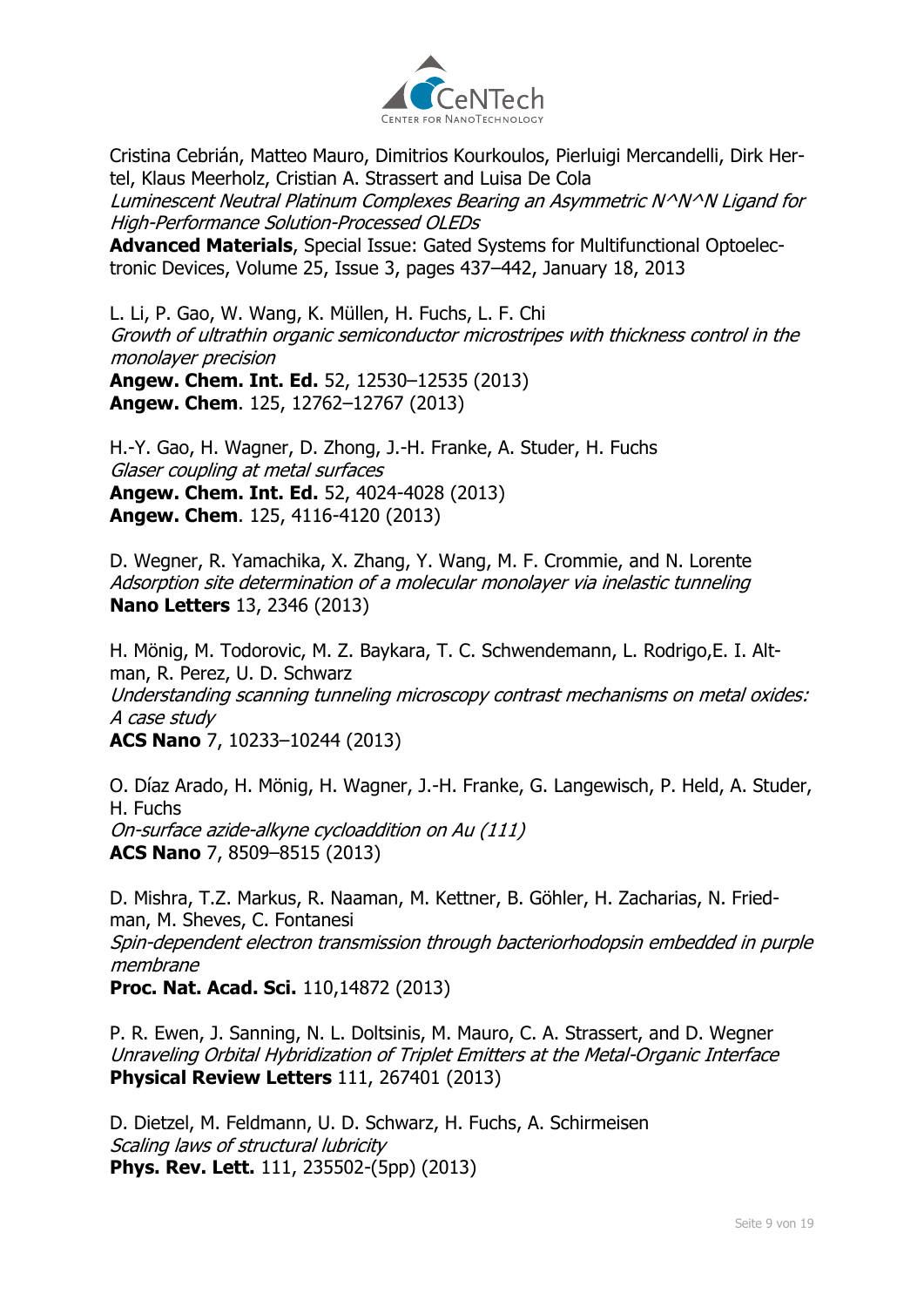

G. Langewisch, J. Falter, H. Fuchs, A. Schirmeisen Forces during the controlled displacement of organic molecules **Phys. Rev. Lett.** 110, 036101-(5pp) (2013)

F. Brinkmann, M. Hirtz, A. M. Greiner, M. Weschenfelder, B. Waterkotte, M. Bastmeyer, H. Fuchs Interdigitated multicolored bioink micropatterns by multiplexed polymer pen lithography **Small** 9, 3266–3275 (2013)

Y. Lai, L. Lin, F. Pan, J. Huang, R. Song, Y. Huang, C. Lin, H. Fuchs, L. F. Chi Bioinspired patterning with extreme wettability contrast on TiO2 nanotube array surface: A versatile platform for biomedical applications **Small** 9, 2945–2953 (2013)

Z. Li, J. Hüve, C. Krampe, G. Luppi, M. Tsotsalas, J. Klingauf, L. De Cola, K. Riehemann

Internalization pathways of anisotropic disc-shaped zeolite l nanocrystals with different surface properties in hela cancer cells **Small** 9, 1809–1820 (2013)

Á. Barroso, M. Woerdemann, A. Vollmer, G. von Bally, B. Kemper, and C. Denz Three-Dimensional Exploration and Mechano- Biophysical Analysis of the Inner Structure of Living Cells **Small** 9, 885-893 (2013)

H. Zhang, J.-H. Franke, D. Y. Zhong, Y. Li, A. Timmer, O. Díaz Arado, H. Mönig, H. Wang, L. F. Chi, Z. H. Wang, K. Müllen, and H. Fuchs Surface supported gold-organic hybrids: on-surface synthesis and surface directed orientation **Small** 10, 1361-1368 (2013)

# **2012**

S. Sengupta, D. Ebeling, S. Patwardhan, X. Zhang, H. von Berlepsch, C. Böttcher, V. Stepanenko, S. Uemura, C. Hentschel, H. Fuchs, F. C. Grozema, L. D. A. Siebbeles, A. R. Holzwarth, L.F. Chi, F. Würthner Biosupramolecular nanowires from chlorophyll dyes with exceptional charge-transport properties

**Angew. Chem.** 124, 6484-6488 (2012)

L. Li, K. Meise-Gresch, L. Jiang, C. Du, W. Wang, H. Fuchs, L. F. Chi; The electrode's effect on the stability of organic transistors and circuits **Adv. Mater.** 24, 3053-3058 (2012)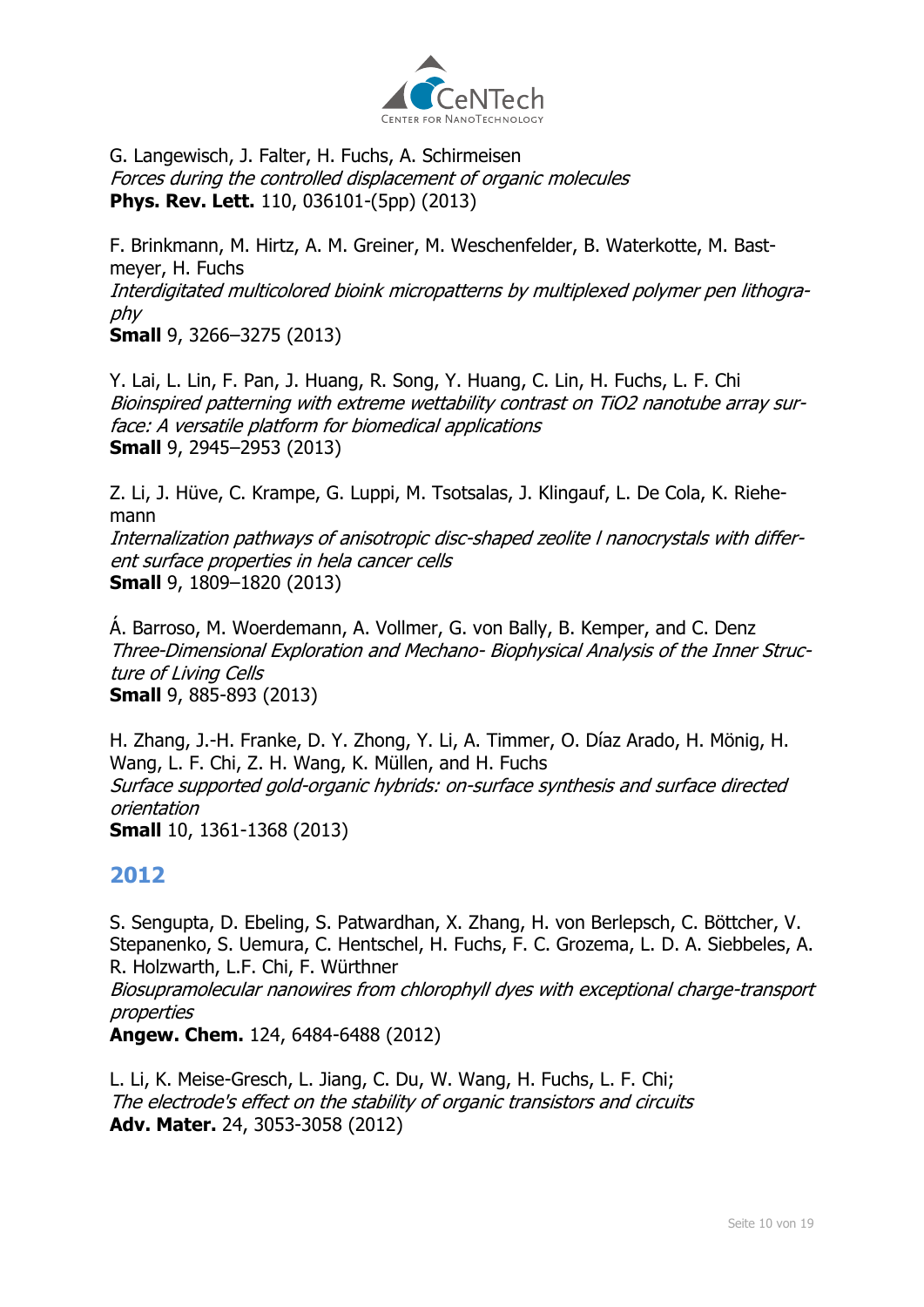

L. Li, L. Jiang, W. Wang, C. Du, H. Fuchs, W. P. Hu, L. F. Chi High performance and stable organic transistors and circuits with patterned polypyrrole electrodes **Adv. Mater.** 24, 2159-2164 (2012)

C. Höppener, Z. J. Lapin, P. Bharadwaj, L. Novotny; Self-similar gold-nanoparticle antennas for a cascaded enhancement of the optical field

**Phys. Rev. Lett**. 109, 017402-(4pp) (2012)

S. Linden, D. Zhong, A. Timmer, N. Aghdassi, J.-H. Franke, H. Zhang, X. Feng, K. Müllen, H. Fuchs, L. F. Chi, H. Zacharias; Electronic structure of spatially aligned graphene nanoribbons on Au(788) **Phys. Rev. Lett**. 108, 216801-(5pp) (2012)

K. Riehemann; Nanotoxicity: How the body develops a way to reduce the toxicity of carbon nanotubes **Small** 8, 1970–1972 (2012)

G. Langewisch, W. Kaminski, D. Braun, R. Möller, H. Fuchs, A. Schirmeisen, R. Pérez Understanding dissipative tip–molecule interactions with submolecular resolution on an organic adsorbate **Small** 8, 602-611 (2012) S. Sekula-Neuner, J. Maier, E. Oppong, A. Cato, M. Hirtz, H. Fuchs

Allergen arrays for antibody screening and immune cell activation profiling generated by parallel lipid dip-pen nanolithography **Small** 8, 585-591 (2012)

D.K. Bhowmick, S. Linden, A. Devaux, L. De Cola, and H. Zacharias Functionalization of Amorphous SiO2 and 6H-SiC(0001) Surfaces with Benzo[ghi]perylene-1,2-dicarboxylic Anhydride via an APTES Linker **Small** 8, 592 (2012) (back cover)

X. Yang, G. Zhang, L. Li, D. Zhang, L. F. Chi, D. Zhu Self-assembly of a dendron-attached tetrathiafulvalene: Gel formation and modulation in the presence of chloranil and metal ions **Small 8**, 578-584 (2012)

C. Schulz, S. Nowak, R. Fröhlich, and B.J. Ravoo Covalent layer-by-layer assembly of redoxactive molecular multilayers on silicon (100) by photochemical thiol-ene chemistry. **Small** 8, 569 (2012)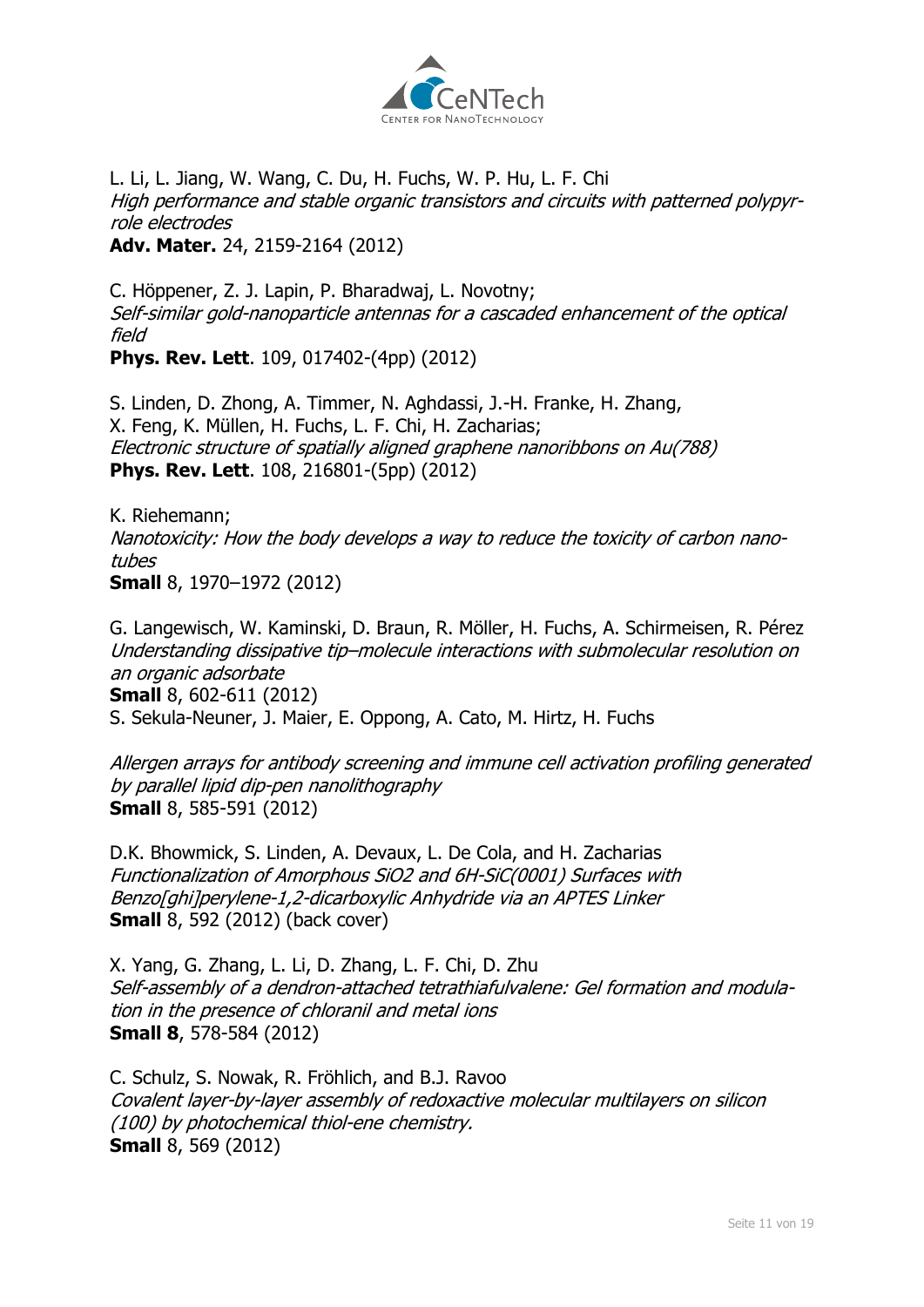

Y. Liu, M. He, Q. Meng, Z. Tang, L. Li, W. Hu Mass-production of single-crystalline device arrays of an organic charge-transfer complex for its memory nature **Small** 8, 557-560 (2012)

J. Liu, K. Ditte, W. Jiang, Z.H. Wang, and C. Denz; Dipolar-Modulated Charge-Doped Trilayer Organic Semiconductor n-n Heterojunction. **Small** 8, 546 (2012)

S. Oberhansl, M. Hirtz, A. Lagunas, R. Eritja, E. Martinez, H. Fuchs, J. Samitier; Facile modification of silica substrates provides a platform for direct-writing surface click chemistry **Small** 8, 541-545 (2012)

D. Zhong, L. F. Chi, H. Guo, D. Shi, H. Fuchs Molecular cloisonné: Multicomponent organic alternating nanostructures at vicinal surfaces with tunable length scales **Small** 8, 535-540 (2012)

H.P. Xu, M. Schönhoff, and X. Zhang Unconventional Layer-by-Layer Assembly: Surface Molecular Imprinting and its Applications **Small** 8, 517 (2012)

W. Yang, Yo. Li, H. Liu L. F. Chi, Yu. Li Design and assembly of rotaxane-based molecular switches and machines **Small** 8, 504-516 (2012)

L. Li, M. H. Köpf, S. V. Gurevich, R. Friedrich, L. F. Chi Structure formation by dynamic self-assembly **Small** 8, 488-503 (2012)

H. Fuchs, X. Zhang, L. F. Chi, D. Zhang TRR 61, The "Interplay" between Münster and Beijing for Promoting Research on Multilevel Molecular Assemblies: Structure, Dynamics, and Functions **Small** 8, 479-480 (2012)

#### **2011**

R. Sinha, S. Ahmed, R. Jahn, J. Klingauf Two synaptobrevin molecules are sufficient for vesicle fusion in central nervous system synapses **Proc. Nat. Acad Sci** 108(34), 14318-23 (2011)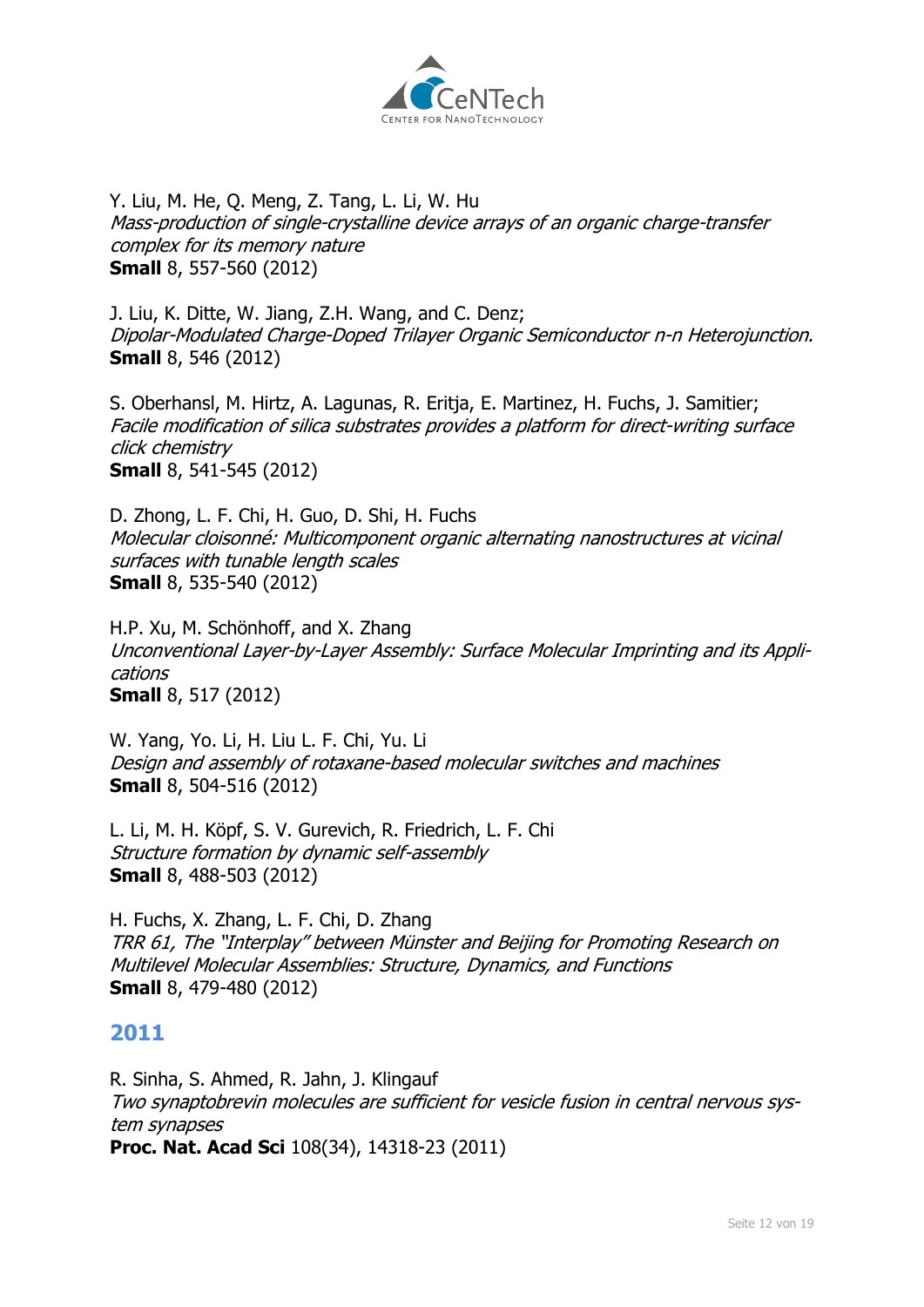

Lei, Y., Yang, S., Wu, M., Wilde, G.; Surface Patterning using Templates: Concept, Properties and Device Applications **Chemical Society Reviews**, 40, 1247-1258 (2011)

[T. Sun,](http://www.uni-muenster.de/Physik.PI/Fuchs/groupmembers/groupmembers.html#sunt) [G. Qing,](http://www.uni-muenster.de/Physik.PI/Fuchs/former_groupmembers/former_groupmembers.html#qing) B. Su, L. Jiang; Functional biointerface materials inspired from nature **Chemical Society Reviews**, 40, 2909–2921 (2011)

C. A. Strassert, C.-H. Chien, M. D. Galvez Lopez, D. Kourkoulos, D. Hertel, K. Meerholz, L. De Cola; Switching on luminescence by the self-assembly of a Pt(II) complex into gelating nanofibers and electroluminescent films

**Angewandte. Chemie International Edition**, 50, 946 – 950 (2011) D. Zhong, F. L. Sousa, A. Müller, L. F. Chi, H. Fuchs A nanosized molybdenum oxide wheel with a unique electronic- necklace structure: STM study with submolecular resolution **Angewandte Chemie** 123, 7156-7159 (2011)

Yang, S.K., Xu, F., Ostendorp, S., Wilde, G., Zhao, H., Lei, Y.; Template-Confined Dewetting Process to Surface Nanopatterns: Fabrication, Structural Tunability, and Structure-Related Properties **Advanced Functional Materials**, 21 (2011) 2446-2455

J.M. Fernández-Hernández, C.-H. Yang, J. Beltrán, V. Lemaur, F. Polo, R. Frölich, J. Cornil,

L. De Cola;

Control of the mutual arrangement of cyclometalated ligands in cationic iridium(III) complexes. Synthesis, spectroscopy and electroluminescence of the different isomers **Journal American Chemical Society**, 133 (27), 10543-10558 (2011)

# **2010**

Nermin Seda Kehr, Kristina Riehemann, Jehad El-Gindi, Andreas Schaefer, Harald Fuchs, Hans-Joachim Galla , Luisa De Cola

Cell Adhesion and Cellular Patterning on a Self-Assembled Monolayer of Zeolite L Crystals

**Advanced Functional Materials** 2010, 20, 2248-2254. DOI:10.1002/adfm.201000205

M. Mauro, K. C. Schuermann, R. Prétôt, A. Hafner, P. Mercandelli, A. Sironi, L. De Cola Complex Ir (III) Salts. A New Class of Luminescent Porous Crystalline Materials

**Angewandte Chemie International Edition**, 49, 1222-1226 (2010)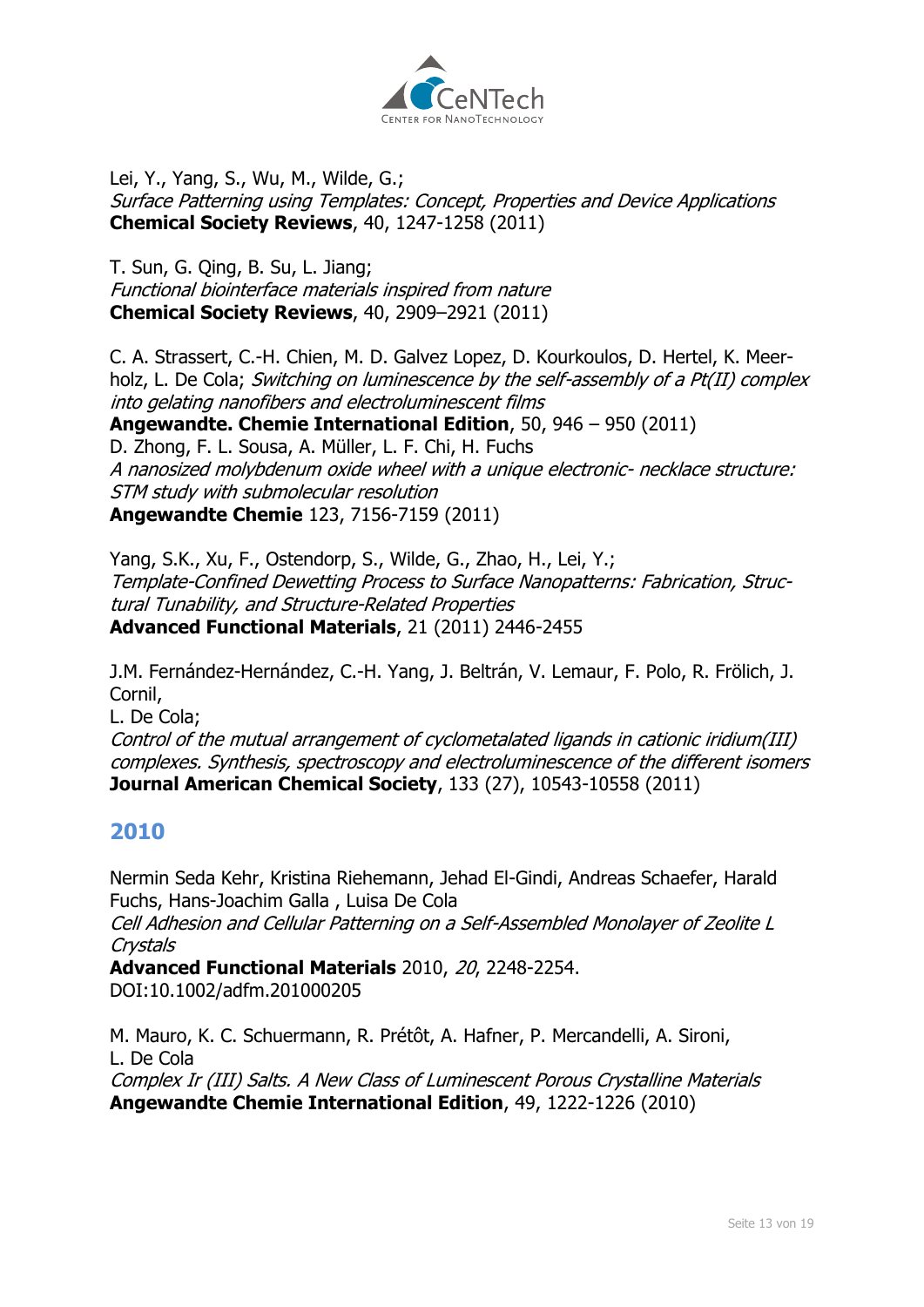

K. V. S. Ranganath, J. Kloesges, A. H. Schäfer, F. Glorius Asymmetric Nanocatalysis: N-Heterocyclic Carbenes as Chiral Modifiers of Fe3O4/Pd Nanoparticles

**Angewandte Chemie International Edition**, 49, Iss.42, p. 7786–7789 (2010)

B. Schulte, M. Tsotsalas, M. Becker, A. Studer, L. De Cola; Dynamic and Reversible Micro Crystal Assembly via Nitroxide Exchange Reactions **Angewandte Chemie International Edition**, 49, 6881–6884 (2010)

Strassert, C. A.; Chien, C.-H.; Galvez-Lopez, M. D.; Kourkoulos, D.; Hertel, D.; Meerholz, K.; De Cola, L. Switch-on luminescence by self-assembly of a Pt(II) complex into gelating nanofibers and electroluminescent films **Angewandte Chemie International Edition**, 50, 946 (2010)

L. Li, M. Hirtz, W. Wang, C. Du, H. Fuchs, L. F. Chi Patterning of polymer electrodes by nanoscratching **Advanced Materials**, 22, 1374-1378 (2010)

W. Wang, C. Du, H. Bi, Y. Sun, Y. Wang, C. Mauser, E. Da Como H. Fuchs, L. F. Chi Tunable multicolor ordered patterns with two dye molecules **Advanced Materials**, 22, 2764–2769 (2010)

M. Woerdemann, S. Gläsener, F. Hörner, A. Devaux, L. De Cola, C. Denz Dynamic and reversible organization of zeolite L crystals induced by holographic optical tweezers **Advanced Materials**, 22, 4176-4179 (2010)

M. M. Tsotsalas, K. Kopka, G. Luppi, S. Wagner, M. Law, M. Schäfers, L. De Cola Encapsulating 111In in Nanocontainers for Scintigraphic Imaging: Synthesis, Charac-

terization and In Vivo Biodistribution **ACS Nano**, 4, 342-348 (2010)

D. Zhong, K. Wedeking, T. Blömker, G. Erker, H. Fuchs, L. F. Chi Multilevel supramolecular architectures self-assembled on metal surfaces **ACS Nano** 4, 1997-2002 (2010)

H.-Y. Chen, M. Hirtz, X. Deng, T. Laue, H. Fuchs, J. Lahann Substrate-independent dip-pen nanolithography based on reactive coatings **Journal American Chemical Society** 132, 18023–18025 (2010)

D. Jiang, F. Seela;

Oligonucleotide Duplexes and Multi-Strand Assemblies with 8-Aza-2'-deoxyisoguanosine: A Fluorescent isoGd Shape Mimic Expanding the Genetic Alphabet and Forming Ionophores

**Journal American Chemical Society** 132, 4016 (2010)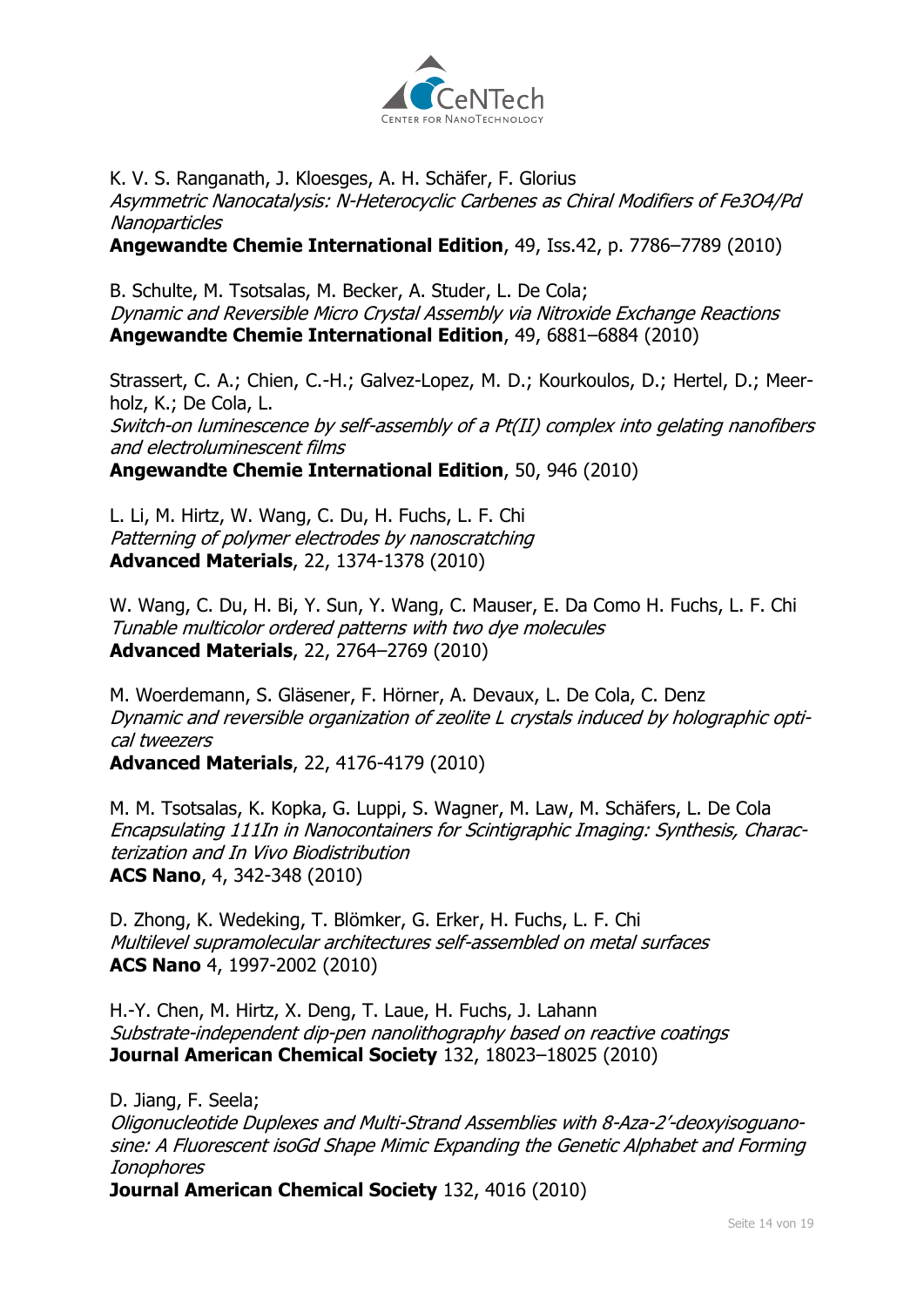

L. Li, P. Gao, K. C. Schuermann, S. Ostendorp, W. Wang, C. Du, Y. Lei, H. Fuchs, L. De Cola, K. Müllen, L. F. Chi

Controllable growth and field-effect property of monolayer to multilayer microstripes of an organic semiconductor

**Journal American Chemical Society** 132, 8807–8809 (2010)

E. Quartapelle Procopio, M. Mauro, M. Panigati, D. Donghi, P. Mercandelli, A. Sironi, G. D´Alfonso, L. De Cola Highly Emitting Concomitant, and Interconvertible Polymorphic Crystals of a Dinuclear Rhenium Complex **Journal American Chemical Society** 132, 14397-14399 (2010)

G. Qing, H. Xiong, F. Seela, T. Sun Spatially controlled DNA nanopatterns by "click" chemistry using oligonucleotides with different anchoring sites

**Journal American Chemical Society** 132, 15228–15232 (2010)

I. Barel, M. Urbakh, L. Jansen, A. Schirmeisen Multibond dynamics of nanoscale friction: The role of temperature **Physical Review Letters** 104, 066104-(4pp) (2010)

R. Frigge, T. Hoger, B. Siemer, H. Witte, M. Silies, H. Zacharias, T. Olsen, J. Schiøtz Site specificity in femtosecond laser desorption of neutral H atoms from graphite (0001)

**Physical Review Letters** 104, 256102 (2010)

L. Jansen, H. Hölscher, H. Fuchs, A. Schirmeisen Temperature dependence of atomic-scale stick-slip friction **Physical Review Letters** 104, 256101-(4pp) (2010)

# **2009**

H. Gan, K. Tang, T. Sun, M. Hirtz, Y. Li, L. F. Chi, S. Butz, H. Fuchs; Selective adsorption of DNA on chiral surfaces: Supercoiled or relaxed conformation **Angewandte Chemie International Edition** 48, 5282 (2009)

A. Guerrero-Martinez, S. Fibikar, I. Pastoriza-Santos, L. M. Liz-Marzán, L. De Cola Microcontainers with Fluorescent Anisotropic Zeolite L Cores and Isotropic Silica Shells

**Angewandte Chemie International Edition**, 48, 1266-1270 (2009) (Cover of the issue)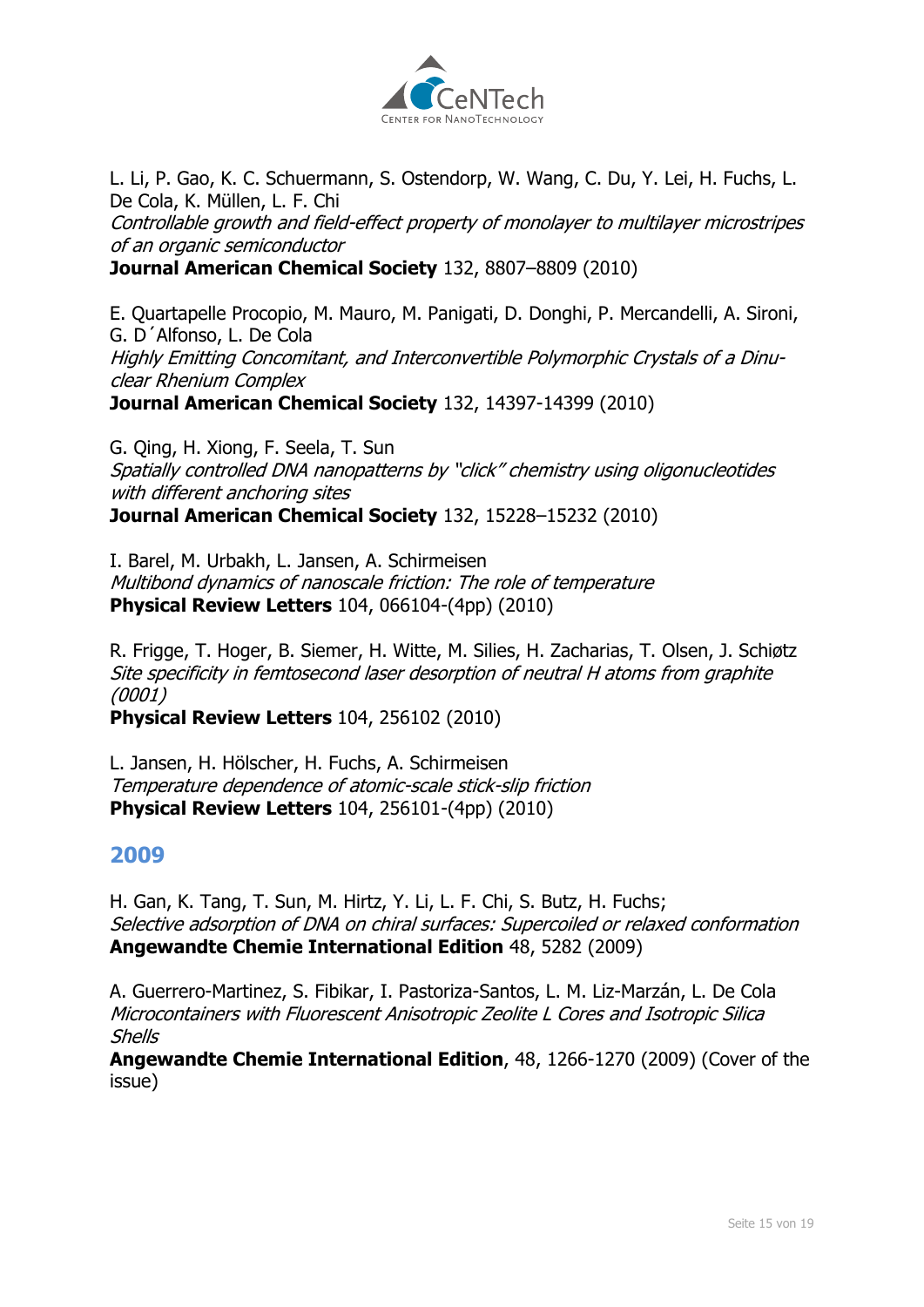

K. Riehemann, S. W. Schneider, T. A. Luger, B. Godin, M. Ferrari, H. Fuchs; Nanomedizin – Herausforderung und Perspektiven **Angewandte Chemie** 121, 886 (2009) Nanomedicine — challenge and perspectives **Angewandte Chemie Int. Ed.** 48, 872 (2009)

C. Strassert, M. Otter, R. Albuquerque, A. Höne, Y. Vida, B. Maier, L. De Cola Photoactive hybrid nanomaterials for targeting, labeling and killing antibiotic resistant bacteria

**Angewandte Chemie International Edition**, 48, 7928-7931 (2009) (VIP Paper).

C. Tao, J. Sun, X, Zhang, R. Yamachika, D. Wegner, Y. Bahri, G. Samsonidze, M. L. Cohen, S. G. Louie, T. D. Tilly, R. A. Siegalman, and M. F. Crommie; Spatial resolution of a type II heterojunction in a single bipolar molecule, **Nano Letters** 9, 3963 (2009)

D. Zhong, T. Blömker, K. Wedeking, L. F. Chi, G. Erker, H. Fuchs; Surface-Mounted molecular rotors with variable functional groups and rotation radii **Nano Letters** 9, 4387-4391 (2009)

D. Y. Zhong, J. Franke, T. Blömker, G. Erker, L. F. Chi, H. Fuchs; Manipulating surface diffusion ability of single molecules by scanning tunneling microscopy **Nano Letters** 9, 132-136 (2009)

F. Cucinotta, Z. Popovic, E. Weiss, G. Whitesides, L. De Cola Micro-Contact Transfer Printing of Zeolite Monolayers **Advanced Materials**, 21, 1142-1145 (2009)

W. Wang C. Du, D. Zhong, M. Hirtz, Y. Wang, N. Lu, L. Wu, D. Ebeling, L. Li, H.

Fuchs, L. F. Chi; Control over patterning of organic semiconductors: step edge induced area selective growth **Advanced Materials**, 21, 4721 (2009)

B. B. Zhang, Y.-Y. Weng, X.-P. Huang, M. Wang, R.-W. Peng, N.-B. Ming, B. Yang, N. Lu, L. F. Chi Creating in-plane metallic-nanowire arrays by corner-mediated electrodeposition **Advanced Materials**, 21, 3576 (2009)

G. Qing, X. Wang, H. Fuchs, T. Sun Nucleotide-responsive wettability on a smart polymer surface **Journal American Chemical Society** 131, 8370 (2009)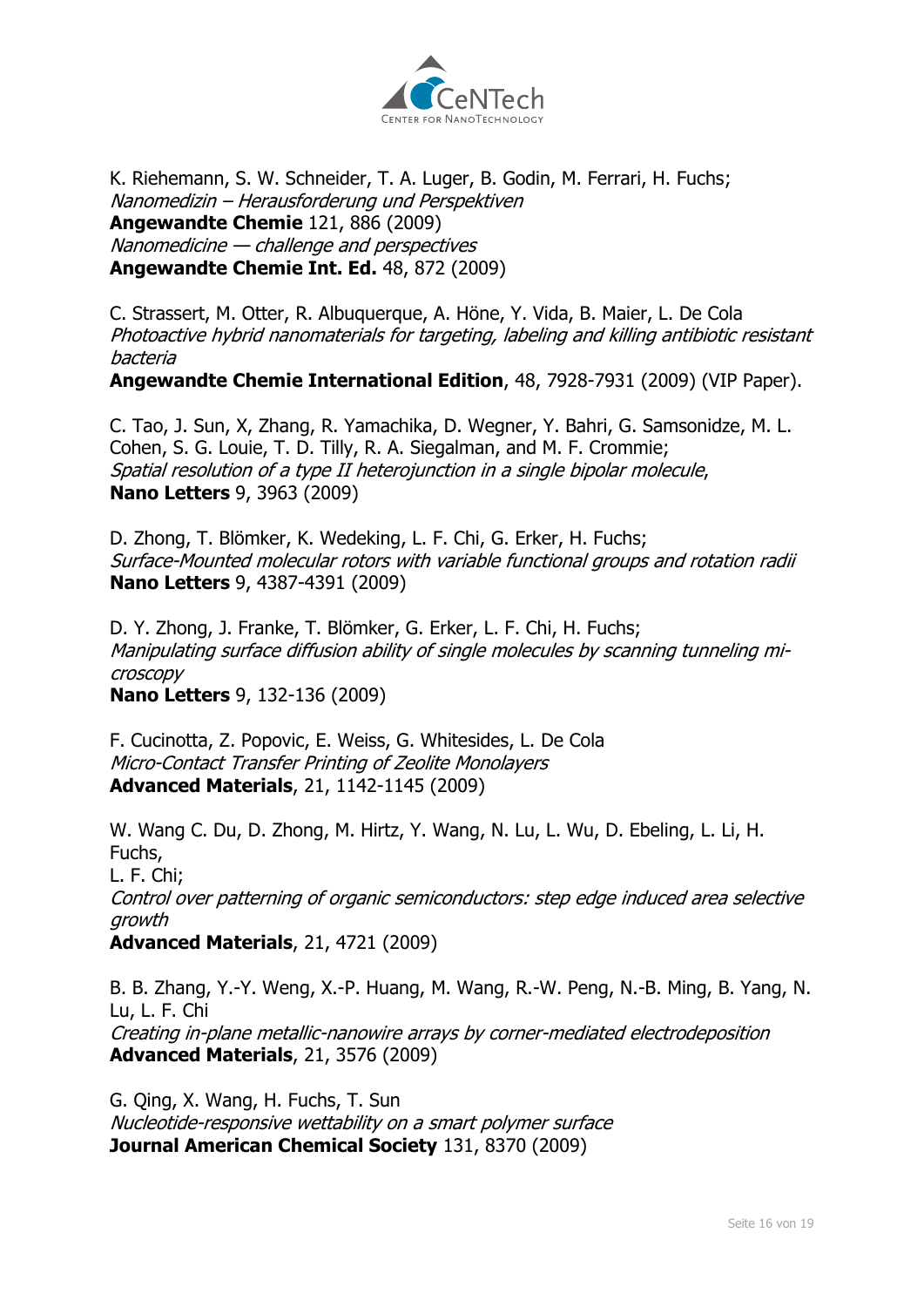

L. Jansen, A. Schirmeisen, J. L. Hedrick, M. A. Lantz, A. Knoll, R. Cannara, B. Gotsmann

Nanoscale frictional dissipation into shear-stressed polymer relaxations **Physical Review Letters** 102, 236101-(4pp) (2009)

D. Wegner, R. Yamachika, X. Zhang, Y. Wang, T. Baruah, M. R. Pederson, B. M. Bartlett, J. R. Long, and M. F. Crommie Tuning Molecule-Mediated Spin Coupling in Bottom-Up Fabricated Vanadium-TCNE **Nanostructures** 

**Physical Review Letters** 103, 087205 (2009)

# **2008**

M. Busby, C. Blum, M. Tibben, S. Fibikar, G. Calzaferri, V. Subramaniam, L. De Cola Time, Space and Spectrally Resolved Studies on J-Aggregate Interactions in Zeolite-L Nanochannels

**J. Am. Chem. Soc**., 130, 10970-10976 (2008)

K. Tang, Y. Li, H. Gun, L. F. Chi, T. Sun, H. Fuchs Stereoselective Interaction between DNA and Chiral Surfaces **Journal American Chemical Society** 130, 11284 (2008)

K. Tang, J. Zhang, W. Yan, Z. Li, Y. Wang, W. Yang, Z. Xie, T. Sun, H. Fuchs One-step controllable synthesis for high-quality ultrafine metal oxide semiconductor nanocrystals via a separated two-phase hydrolysis reaction **Journal American Chemical Society** 130, 2676 (2008)

D. Wegner, R. Yamachika, Y. Wang, V. W. Brar, B. M. Bartlett, J. R. Long, and M. F. Crommie Single-Molecule Charge Transfer and Bonding at an Organic/Inorganic Interface: Tetracyanoethylene on Noble Metals, **Nano Letters** 8, 131 (2008).

M. Busby, H. Kerschbaumer, G. Calzaferri, L. De Cola Orthogonally Bi-Functional Fluorescent Zeolite-L Micro-Crystals **Advanced Materials**, 20, 1614-1618 (2008)

S. Bedwani, D. Wegner, M. F. Crommie, and A. Rochefort Strongly reshaped organic-metal interfaces: Tetracyanoethylene on Cu(100) **Physical Review Letters** 101, 216105 (2008)

D. Dietzel, C. Ritter, T. Mönninghoff, H. Fuchs, A. Schirmeisen, U. D. Schwarz Frictional duality observed during nanoparticle sliding **Physical Review Letters** 101, 125505 (2008)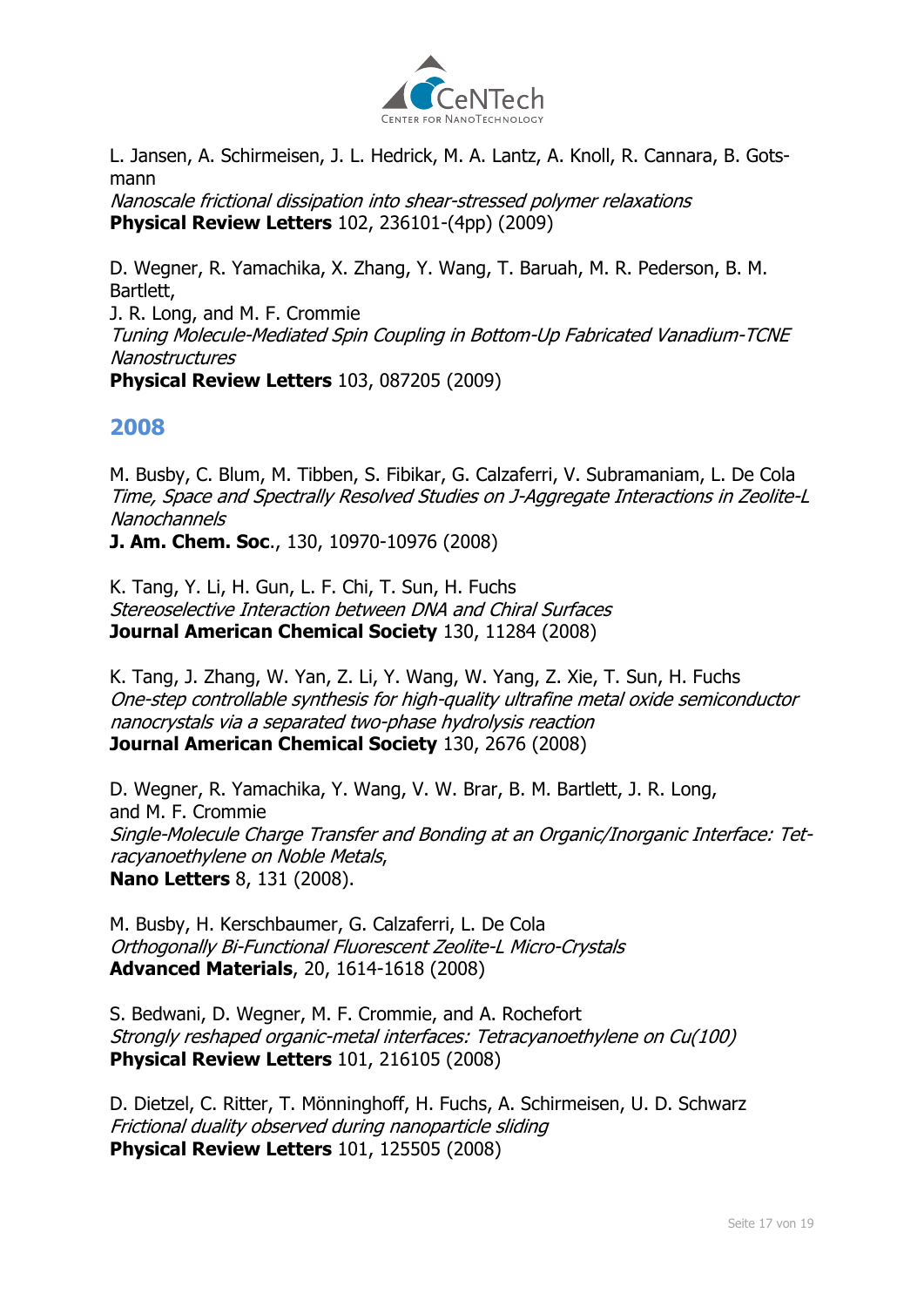

H. Hölscher, D. Ebeling, U. D. Schwarz Friction at atomic-scale surface steps: Experiment and theory **Physical Review Letters** 101, 246105 (2008)

M. Konopka, R. Turansky, J. Reichert, H. Fuchs, D. Marx, I. Stich Mechanochemistry and thermochemistry are different: Stress-induced strengthening of chemical bonds **Physical Review Letters** 100, 115503 (2008)

K. Ruschmeier, A. Schirmeisen, R. Hoffmann Atomic scale force vector fields **Physical Review Letters** 101, 156102 (2008)

# **2007**

Z. Popovic, M. Busby, S. Huber, G. Calzaferri, L. De Cola Assembling Micro Crystals via Cooperative Coordinative Interactions **Angewandte Chemie International Edition**, 46, 8898-8902 (2007)

Z. Popovic, M. Otter, G. Calzaferri, L. De Cola Self-assembling living systems with functional nanomaterials **Angewandte Chemie International Edition**, 46, 6188-6191 (2007)

X. Chen, S. Lenhert, M. Hirtz, N. Lu, H. Fuchs, L. F. Chi Langmuir-Blodgett Patterning: A bottom-up Way to build Mesostructures over large Areas

**Accounts of Chemical Research**, 40, 393 (2007)

X. Chen, M. Hirtz, A. L. Rogach, D. V. Talapin, H. Fuchs, L. F. Chi Correlating dynamics and selectivity in adsorption of semiconductor nanocrystals onto a self-organized pattern **Nano Letters** 7, 3483 (2007)

W. Hu, N. Lu, H. Zhang, Y. Wang, N. Kehagias, V. Reboud, C. M. Sotomayor Torres, J. Hao, W. Li, H. Fuchs, L. F. Chi Multicolor emission on prepatterned substrates using a single dye species **Advanced Materials** 19, 2119 (2007)

I.V. Avilov, P. Minoofar, J. Cornil, L. De Cola Influence of substituents on the energy and nature of the lowest excited states of heteroleptic phosphorescent Ir(III) complexes: A joint theoretical and experimental study

**Journal American Chemical Society** 129, 8247-8258 (2007)